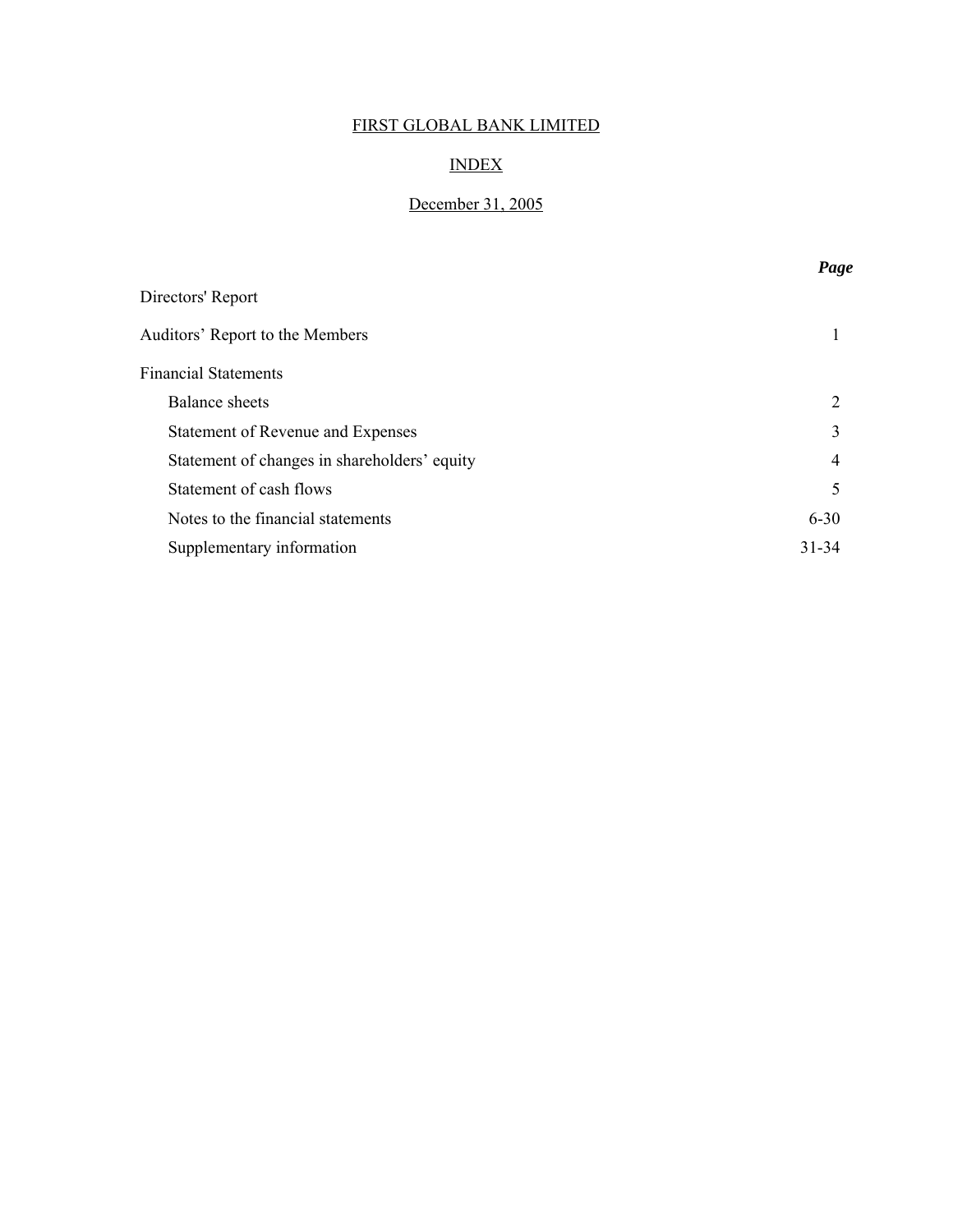Directors' report

December 31, 2005

## DIRECTORS' REPORT

The Directors submit their report together with the audited financial statements for the year ended December 31, 2005.

The statement of revenue and expenses shows profit before taxation of \$560,417,000 and net profit of \$406,796,000. Net profit decreased by 13% over last year.

## **ACTIVITIES**

The company is licensed under the Banking Act. The main activities of the company during the year were the provision of commercial banking and related financial services.

Deputy Chairman

## **DIRECTORS**

During the year under review, the directors of the company were:-

| Mr. Douglas Orane      | Chairman  |
|------------------------|-----------|
| Mr. Donald Wehby       | Deputy Ch |
| Mr. Wayne Wray         | President |
| Mr. Joseph Issa        |           |
| Mr. Orville Walker     |           |
| Ms. Beverly Lopez      |           |
| Mr. Anthony Lindo      |           |
| Mr. Milverton Reynolds |           |
| Mr. Brian Jardim       |           |
| Mr. G. Raymond Chang   |           |
| Mr. Joseph Taffe       |           |
|                        |           |

## APPROPRIATIONS

Appropriations of retained earnings were as follows:

|                                                                                                           | 2005<br>$$^{\prime}000$         | 2004<br>\$'000                  |
|-----------------------------------------------------------------------------------------------------------|---------------------------------|---------------------------------|
| Retained earnings brought forward<br>Net profit for the year                                              | 83,935<br>406,796               | 471,038                         |
|                                                                                                           | 490,731                         | 471,038                         |
| Transfer to reserve fund<br>Transfer to retained earnings reserve<br>Transfer (to)/from loan loss reserve | (40,680)<br>(443, 762)<br>6,289 | 47,104)<br>(322,703)<br>17,296) |
| Retained earnings to be carried forward                                                                   |                                 | 83.935                          |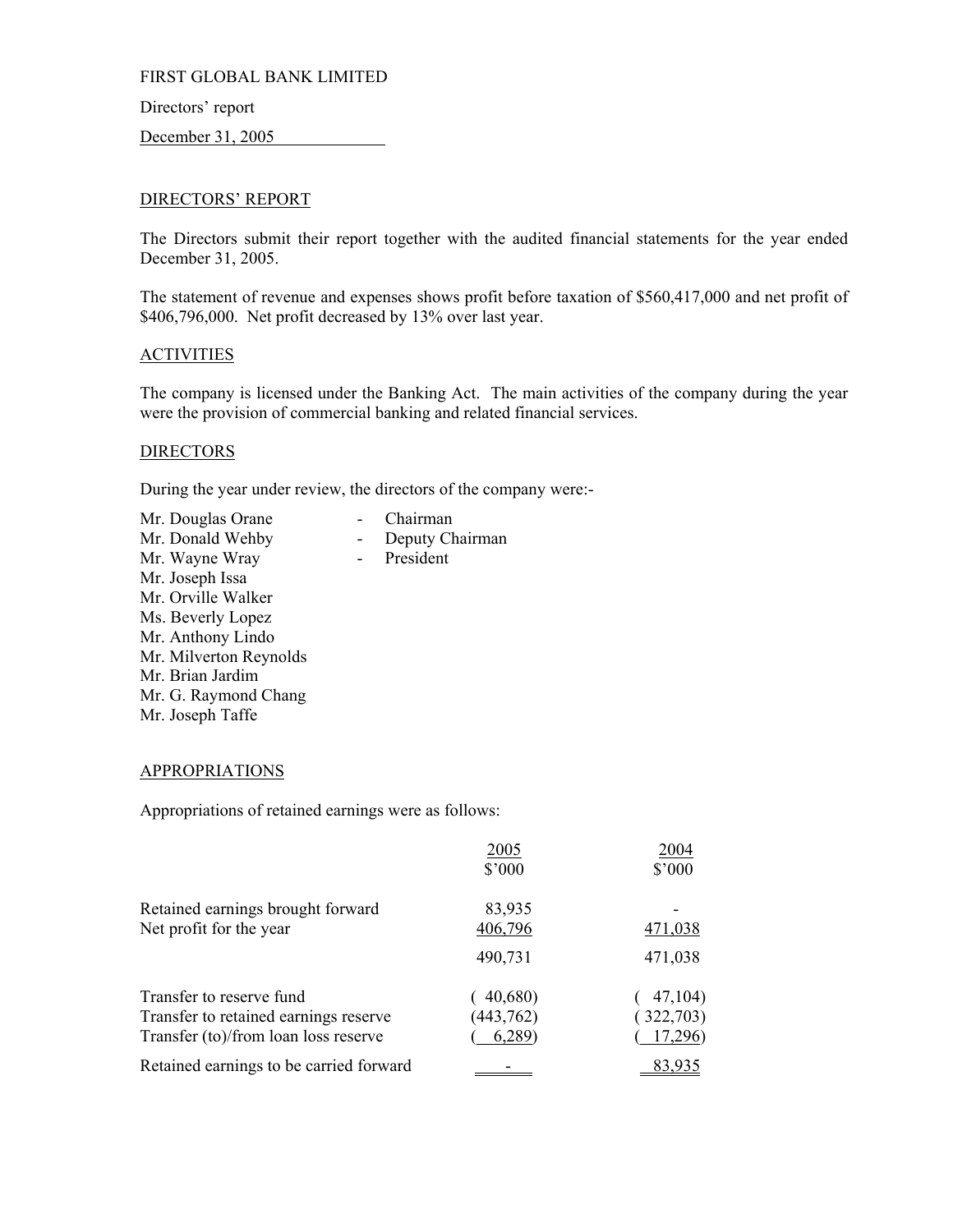Directors' report

December 31, 2005

## **DIVIDENDS**

The directors do not recommend the payment of a dividend.

## **AUDITORS**

The auditors, Messrs. KPMG, have indicated their willingness to continue in office in accordance with Section 154 of the Companies Act.

On behalf of the Board FIRST GLOBAL BANK LIMITED

Douglas Orane Chairman

March 28, 2006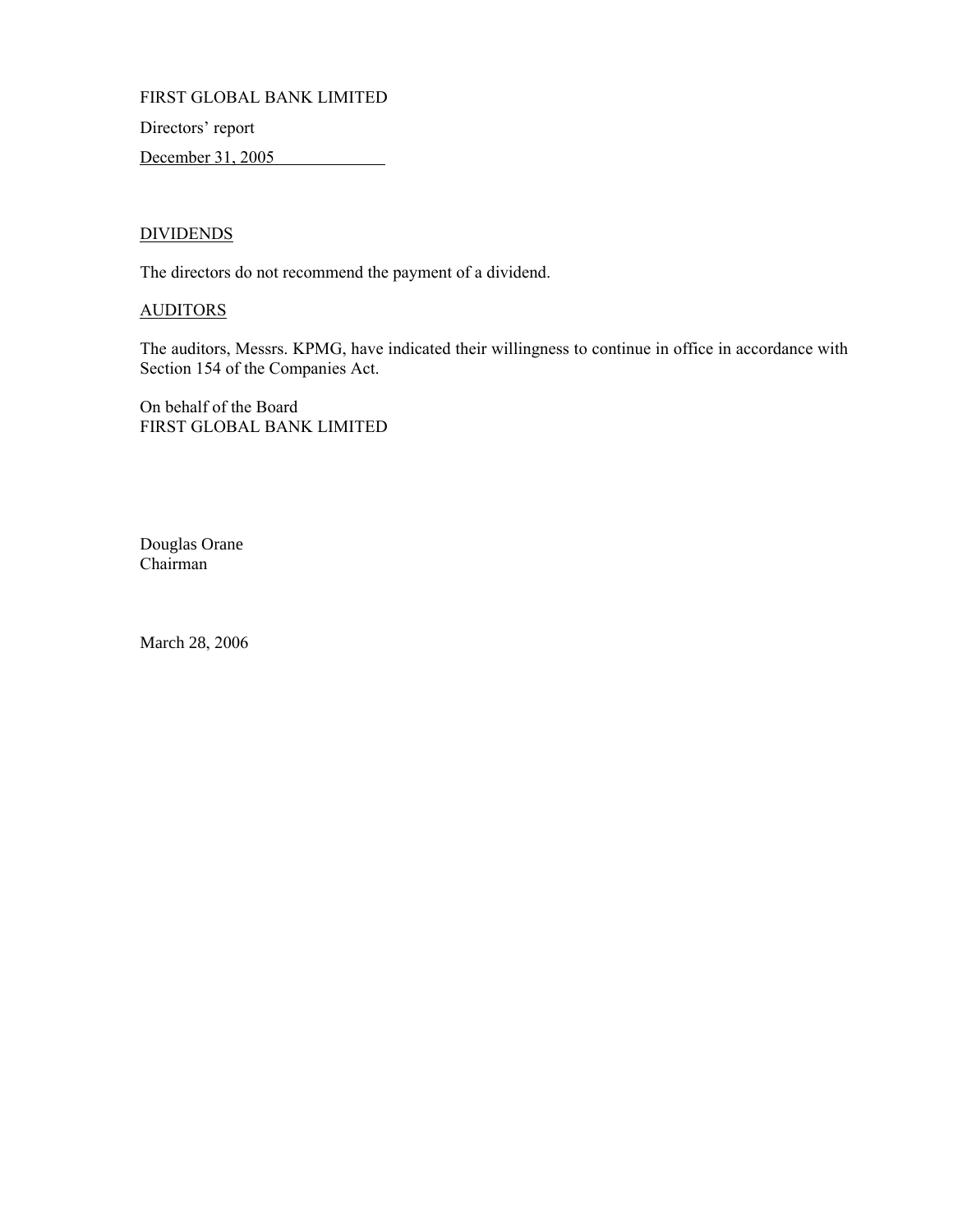To the Members of FIRST GLOBAL BANK LIMITED

Auditors' Report

We have audited the financial statements of First Global Bank Limited ("company") as at and for the year ended December 31, 2005, set out on pages 2 to 31, and have obtained all the information and explanations which we required. The financial statements are the responsibility of the company's management. Our responsibility is to express an opinion on the financial statements based on our audit.

We conducted our audit in accordance with International Standards on Auditing. Those standards require that we plan and perform the audit to obtain reasonable assurance about whether the financial statements are free of material misstatements. An audit includes examining, on a test basis, evidence supporting the amounts and disclosures in the financial statements. An audit also includes assessing the accounting principles used and significant estimates made by management, as well as evaluating the overall presentation of the financial statements. We believe that our audit provides a reasonable basis for our opinion.

In our opinion, proper accounting records have been kept and the financial statements, which are in agreement therewith and have been prepared in accordance with International Financial Reporting Standards, give a true and fair view of the state of affairs of the company as at December 31, 2005, and of its results of operations, changes in equity and cash flows for the year then ended, and comply with the provisions of the Companies Act applicable to banking companies.

March 28, 2006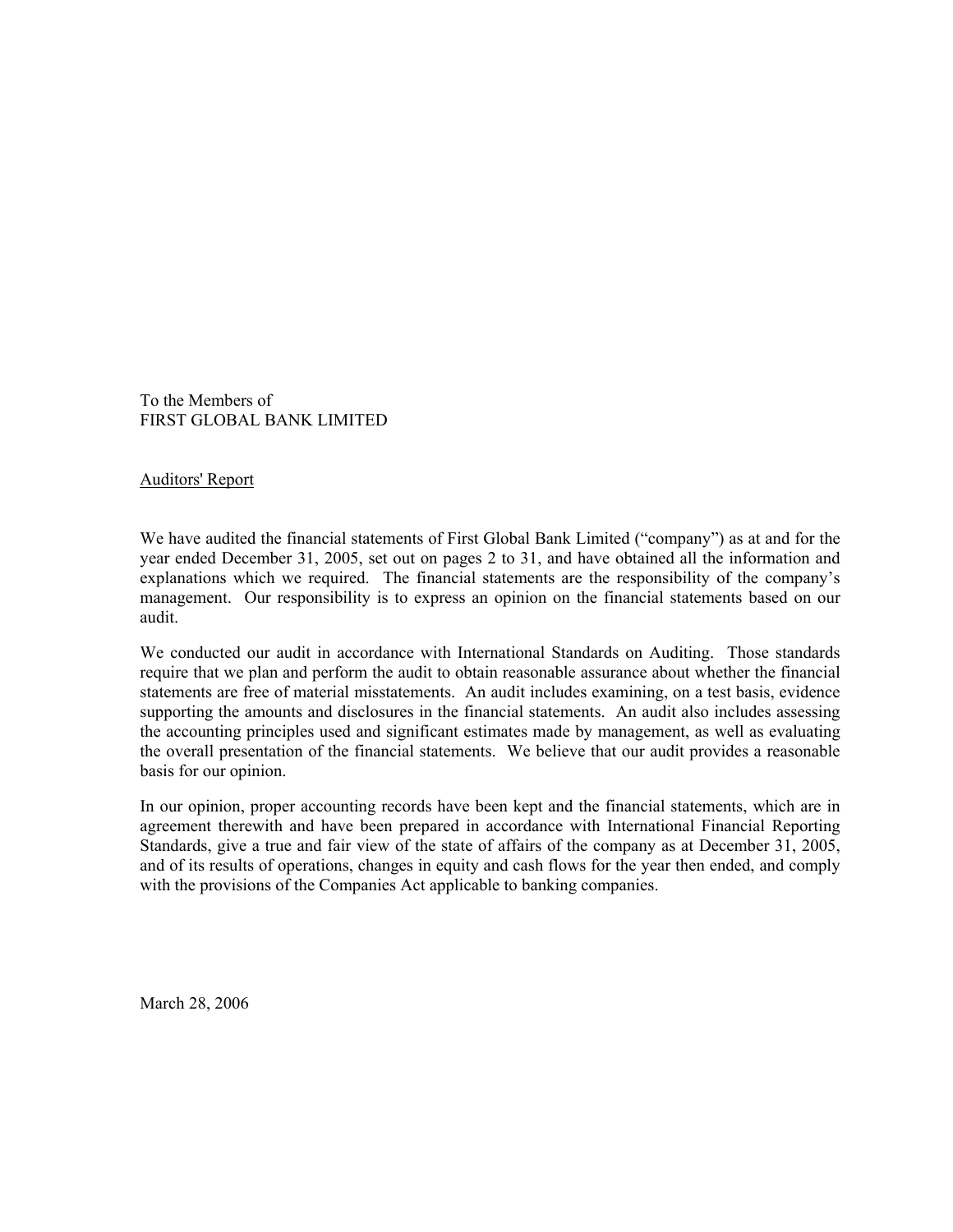## Balance Sheet December 31, 2005

|                                                      | Notes          | 2005<br>\$'000    | 2004<br>\$'000    |
|------------------------------------------------------|----------------|-------------------|-------------------|
| <b>ASSETS</b>                                        |                |                   |                   |
| Cash resources                                       | 4              | 1,355,309         | 637,626           |
| Investments                                          | 5              | 11,780,493        | 11,109,778        |
| Loans, net of provision for probable losses          | 6              | 2,980,265         | 2,356,765         |
| Securities purchased under resale agreements         |                | 465,581           | 619,798           |
| Cheques and other instruments in-transit, net        |                | 182,951           | 225,305           |
| Other assets                                         | $\overline{7}$ | 623,517           | 648,862           |
| Taxation recoverable                                 |                | 1,226             | 1,226             |
| Customers' liability under guarantees, as per contra |                | 340,546           | 303,261           |
| Deferred tax assets                                  | 8              | 19,587            | 10,351            |
| Employee benefit asset                               | 9              | 47,884            | 44,661            |
| Property, plant and equipment                        | 10             | 49,993            | 47,523            |
|                                                      |                | 17,847,352        | 16,005,156        |
| LIABILITIES AND SHAREHOLDERS' EQUITY                 |                |                   |                   |
| <b>LIABILITIES</b>                                   |                |                   |                   |
| Deposits                                             | 11             | 9,621,955         | 4,575,491         |
| Due to specialised banks                             | 12             | 68,860            | 101,482           |
| Securities sold under repurchase agreements          |                | 4,917,384         | 8,471,553         |
| Obligations under finance leases                     | 13             | 4,868             | 5,651             |
| Deferred tax liabilities                             | 8              | 94,799            | 86,779            |
| Income tax payable                                   |                | 100,540           | 90,871            |
| Other liabilities                                    | 14             | 352,898           | 451,892           |
| Employee benefit obligation                          | 9              | 33,878<br>340,546 | 25,600<br>303,261 |
| Guarantees, per contra                               |                |                   |                   |
|                                                      |                | 15,535,728        | 14,112,580        |
| <b>SHAREHOLDERS' EQUITY</b>                          |                |                   |                   |
| Share capital                                        | 15             | 627,685           | 627,685           |
| Reserve fund                                         | 16             | 591,390           | 550,710           |
| Fair value reserve                                   | 17             | 151,379           | 139,127           |
| Loan loss reserve                                    | 18             | 28,886            | 22,597            |
| Retained earnings reserve                            | 19             | 912,284           | 468,522           |
| Retained profits                                     |                | $\blacksquare$    | 83,935            |
|                                                      |                | 2,311,624         | 1,892,576         |
|                                                      |                | 17,847,352        | 16,005,156        |

The financial statements on pages 2 to 31 were approved for issue by the Board of Directors on March 28, 2006 and signed on its behalf by:

|          | Director |          | Director  |
|----------|----------|----------|-----------|
| D. Orane |          | J. Taffe |           |
|          |          |          |           |
|          | Director |          | Secretary |

D. Wehby R. Spence-Dunn

The accompanying notes form an integral part of the financial statements.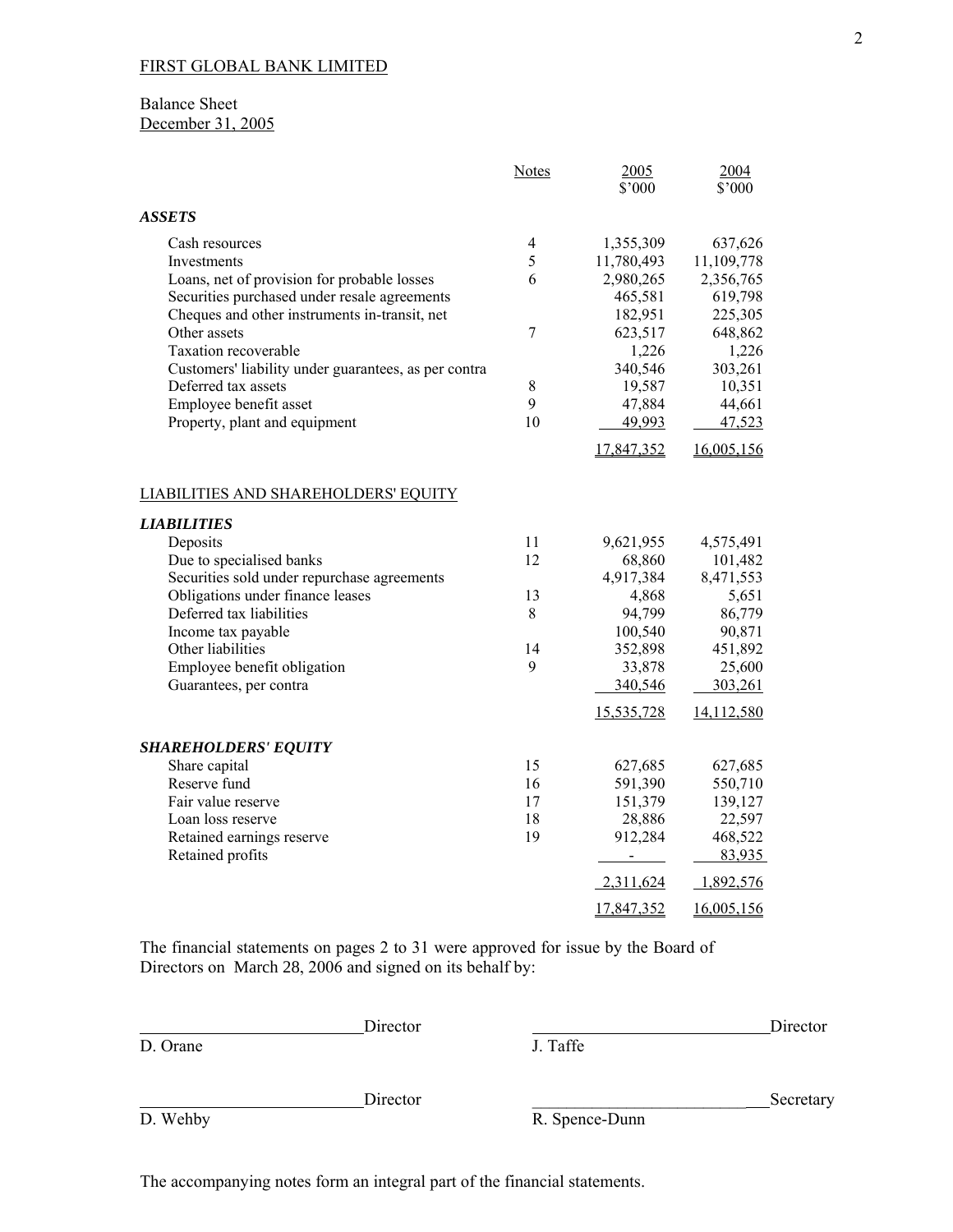### Statements of Revenue and Expenses Year ended December 31, 2005

|                                                                                                                                                          | <b>Notes</b> | 2005<br>\$'000                                   | 2004<br>\$'000                                            |
|----------------------------------------------------------------------------------------------------------------------------------------------------------|--------------|--------------------------------------------------|-----------------------------------------------------------|
| Interest income from:<br>Loans<br>Deposits<br>Securities                                                                                                 |              | 444,230<br>55,479<br>1,386,943                   | 367,381<br>37,821<br>1,636,808                            |
|                                                                                                                                                          |              | 1,886,652                                        | 2,042,010                                                 |
| Interest expense on:<br>Deposits<br>Other                                                                                                                |              | 562,572)<br>591,265                              | (243,571)<br>(1,075,258)                                  |
| Net interest income                                                                                                                                      |              | (1, 153, 837)<br>732,815                         | (1,318,829)<br>723,181                                    |
| Provision for loan losses, net                                                                                                                           | 6            | 50,956<br>681,859                                | 30,949<br>692,232                                         |
| Other income:<br>Fees and commissions<br>Foreign exchange gains<br>Gain on disposal of subsidiaries<br>Gain on securities traded<br>Other<br>Net revenue |              | 89,193<br>36,843<br>192,966<br>53,107<br>372,109 | 73,982<br>42,287<br>83,935<br>95,128<br>51,023<br>346,355 |
| Operating expenses:<br>Employees compensation and benefits<br>Depreciation                                                                               | 20           | 1,053,968<br>264,508)<br>21,887)                 | 1,038,587<br>209,029)<br>16,987)                          |
| Other<br>General administration expenses                                                                                                                 |              | 165,450<br>41,706<br>493,551)                    | 164, 164)<br>46,462<br>436,642)                           |
| Profit before taxation                                                                                                                                   | 21           | 560,417                                          | 601,945                                                   |
| Taxation                                                                                                                                                 | 22           | (153, 621)                                       | 130,907                                                   |
| Net profit for the year                                                                                                                                  |              | 406,796                                          | 471,038                                                   |
| Earnings per share                                                                                                                                       | 23           | \$0.65                                           | \$0.82                                                    |

The accompanying notes form an integral part of the financial statements.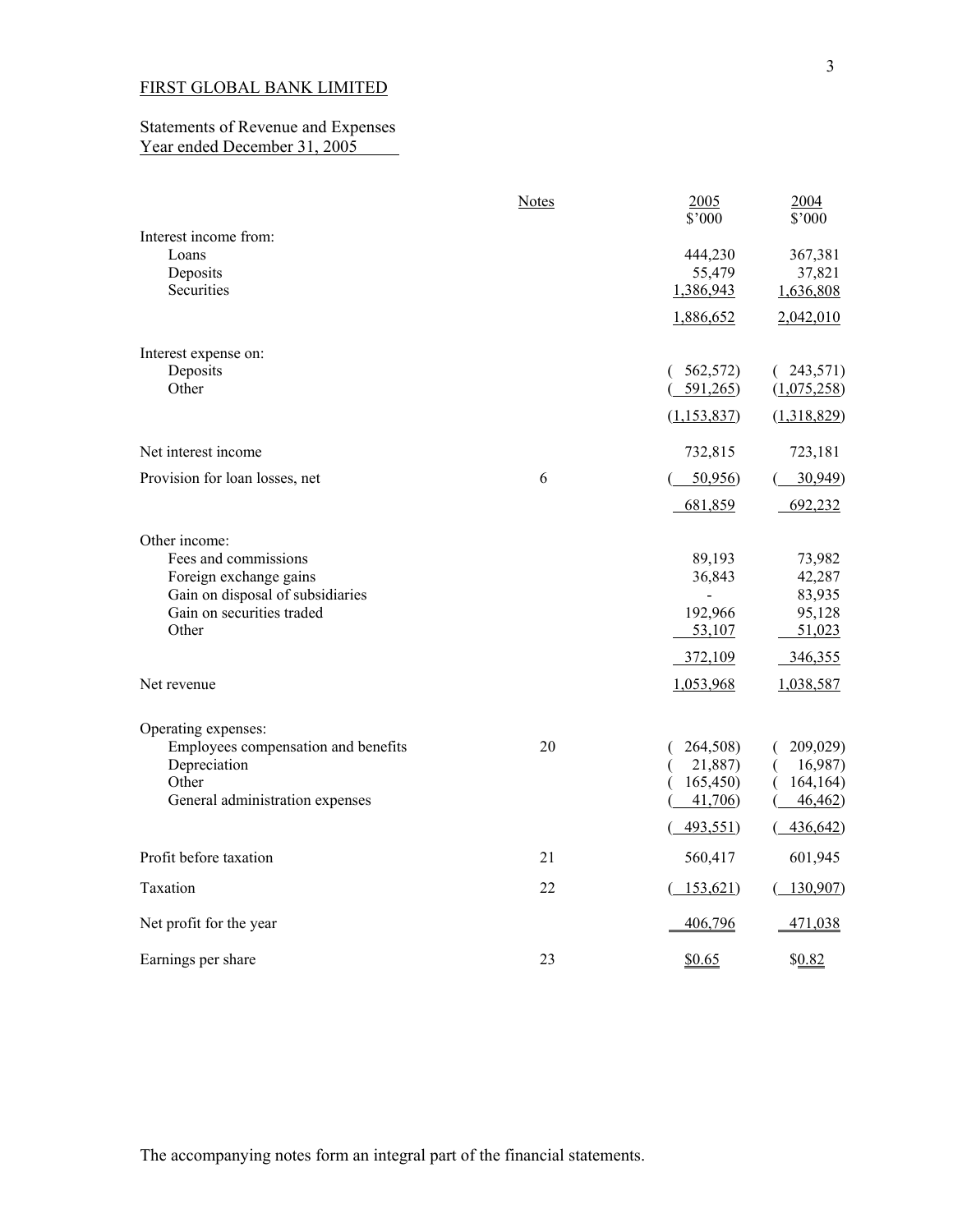### Statements of Changes in Shareholders' Equity Year ended December 31, 2005

|                                                                              | Share<br>capital<br>$$^{\circ}000$<br>(note 15) | Reserve<br>fund<br>$$^{\prime}000$<br>(note 16) | Fair value Loan loss<br>reserve<br>\$2000<br>(note 17) | reserve<br>$$^{\circ}000$<br>(note 18) | Retained<br>earnings<br>reserve<br>$$^{\circ}000$<br>(note 19) | Retained<br>profits<br>$$^{\circ}000$ | Total<br>$$^{\circ}000$ |
|------------------------------------------------------------------------------|-------------------------------------------------|-------------------------------------------------|--------------------------------------------------------|----------------------------------------|----------------------------------------------------------------|---------------------------------------|-------------------------|
| Balances at December 31, 2003                                                | 392,300                                         | 320,799                                         | 4,032                                                  | 5,301                                  |                                                                |                                       | 722,432                 |
| Reserves arising on the merger with<br>George & Branday Limited              |                                                 | 182,807                                         | 70,127<br>- 1                                          |                                        | 145,819                                                        |                                       | 258,499                 |
| Share capital issued                                                         | 235,385                                         |                                                 |                                                        |                                        |                                                                |                                       | 235,385                 |
| Changes in fair value of available-<br>for-sale investments, net of taxation |                                                 |                                                 | 205,222                                                |                                        |                                                                |                                       | 205,222*                |
| Net profit for the year                                                      |                                                 |                                                 |                                                        |                                        |                                                                | 471,038                               | 471,038*                |
| Transfer to reserve fund                                                     |                                                 | 47,104                                          |                                                        |                                        | 322,703                                                        | (369, 807)                            |                         |
| Transfer to loan loss reserve                                                |                                                 |                                                 |                                                        | 17,296                                 |                                                                | 17,296                                |                         |
| Restated balances at<br>December 31, 2004                                    | 627,685                                         | 550,710                                         | 139,127                                                | 22,597                                 | 468,522                                                        | 83,935                                | 1,892,576               |
| Changes in fair value of available-<br>for-sale investments, net of taxation |                                                 |                                                 | 12,252                                                 |                                        |                                                                |                                       | 12,252*                 |
| Net profit for the year                                                      |                                                 |                                                 |                                                        |                                        |                                                                | 406,796                               | 406,796*                |
| Transfer to reserves                                                         |                                                 | 40,680                                          |                                                        |                                        | 443,762                                                        | (484, 442)                            |                         |
| Transfer to loan loss reserve                                                |                                                 |                                                 |                                                        | 6,289                                  |                                                                | 6,289                                 |                         |
| Balances at December 31, 2005                                                | 627,685                                         | 591,390                                         | 151,379                                                | 28,886                                 | 912,284                                                        |                                       | 2,311,624               |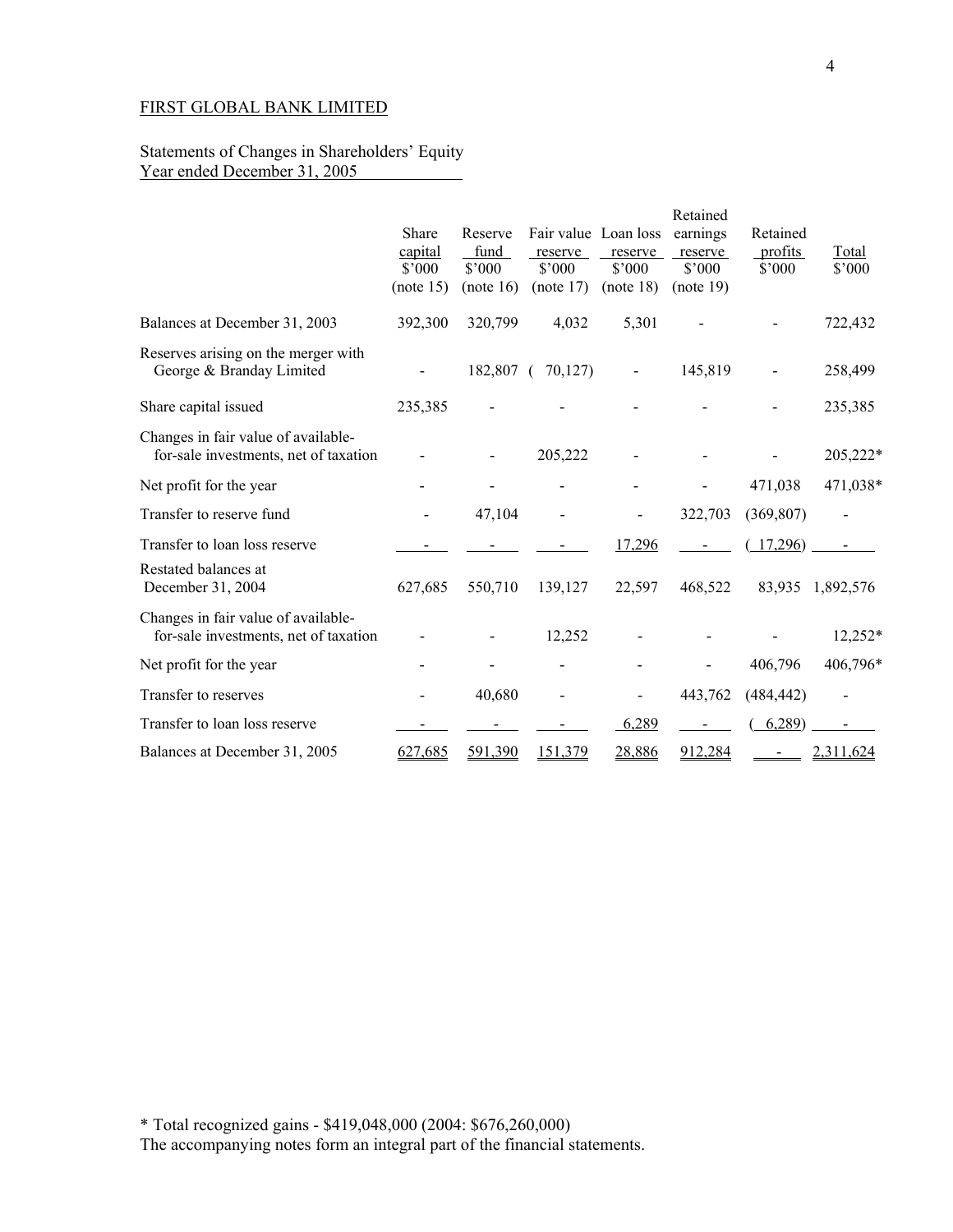## Statement of Cash Flows Year ended December 31, 2005

|                                                                                                                                                                                                                                                                                    | 2005<br>\$'000                                                                                  | 2004<br>\$'000                                                                        |
|------------------------------------------------------------------------------------------------------------------------------------------------------------------------------------------------------------------------------------------------------------------------------------|-------------------------------------------------------------------------------------------------|---------------------------------------------------------------------------------------|
| CASH FLOWS FROM OPERATING ACTIVITIES<br>Net profit for the year<br>Adjustments to reconcile net profit for the year to<br>net cash provided by operating activities:                                                                                                               | 406,796                                                                                         | 471,038                                                                               |
| Depreciation<br>(Gain)/loss on disposal of property, plant                                                                                                                                                                                                                         | 21,887                                                                                          | 16,987                                                                                |
| and equipment<br>CASH FLOWS FROM FINANCING ACTIVITIES<br>Gain on disposal of subsidiaries<br>Provision for probable loan losses<br>Income tax charge<br>Deferred tax, net<br>Employee benefits, net<br>Interest income<br>Interest expense                                         | 957)<br>$\overline{ }$<br>50,956<br>160,962<br>7,341)<br>€<br>6,523<br>(1,886,751)<br>1,153,837 | 121<br>83,935)<br>30,949<br>112,766<br>18,141<br>388<br>(2,042,010)<br>1,318,829      |
| Interest received<br>Interest paid<br>Income tax paid                                                                                                                                                                                                                              | 94,088)<br>1,950,765<br>(1,207,460)<br>(151,293)                                                | (156, 726)<br>1,879,015<br>(1,218,737)<br>31,994)                                     |
| Net cash provided by operating activities                                                                                                                                                                                                                                          | 497,924                                                                                         | 471,558                                                                               |
| CASH FLOWS FROM INVESTING ACTIVITIES<br>Investments<br>Loans<br>Securities purchased under resale agreements<br>Other assets<br>Additions to property, plant and equipment<br>Proceeds from disposal of property, plant<br>and equipment<br>Proceeds from disposal of subsidiaries | 652,338)<br>674,456)<br>154,217<br>38,669)<br>24,357)<br>957                                    | 418,466<br>(1,296,683)<br>610,452<br>87,990<br>15,404)<br>$\left($<br>1,017<br>98,935 |
| Net cash used by investing activities                                                                                                                                                                                                                                              | (1,234,646)                                                                                     | 95,277)                                                                               |
| Deposits<br>Due to specialised banks<br>Securities sold under repurchase agreements<br>Cheques and other items in transit, net<br>Obligations under finance leases<br>Employee benefits paid<br>Other liabilities                                                                  | 5,046,464<br>32,622)<br>(3,554,169)<br>42,354<br>783)<br>1,468)<br>45,371)                      | 936,336<br>8,533<br>(1,128,873)<br>62,029<br>2,152)<br>793)<br>177,434)               |
| Net cash provided/ (used) by financing activities                                                                                                                                                                                                                                  | 1,454,405                                                                                       | 302,354)                                                                              |
| Net increase in cash resources                                                                                                                                                                                                                                                     | 717,683                                                                                         | 73,977                                                                                |
| Cash resources from George & Branday Limited, net of<br>bank overdraft                                                                                                                                                                                                             |                                                                                                 | 147,277                                                                               |
| Cash resources at beginning of year                                                                                                                                                                                                                                                | 637,626                                                                                         | 416,372                                                                               |
| Cash resources at end of year                                                                                                                                                                                                                                                      | 1,355,309                                                                                       | 637,626                                                                               |

The accompanying notes form an integral part of the financial statements.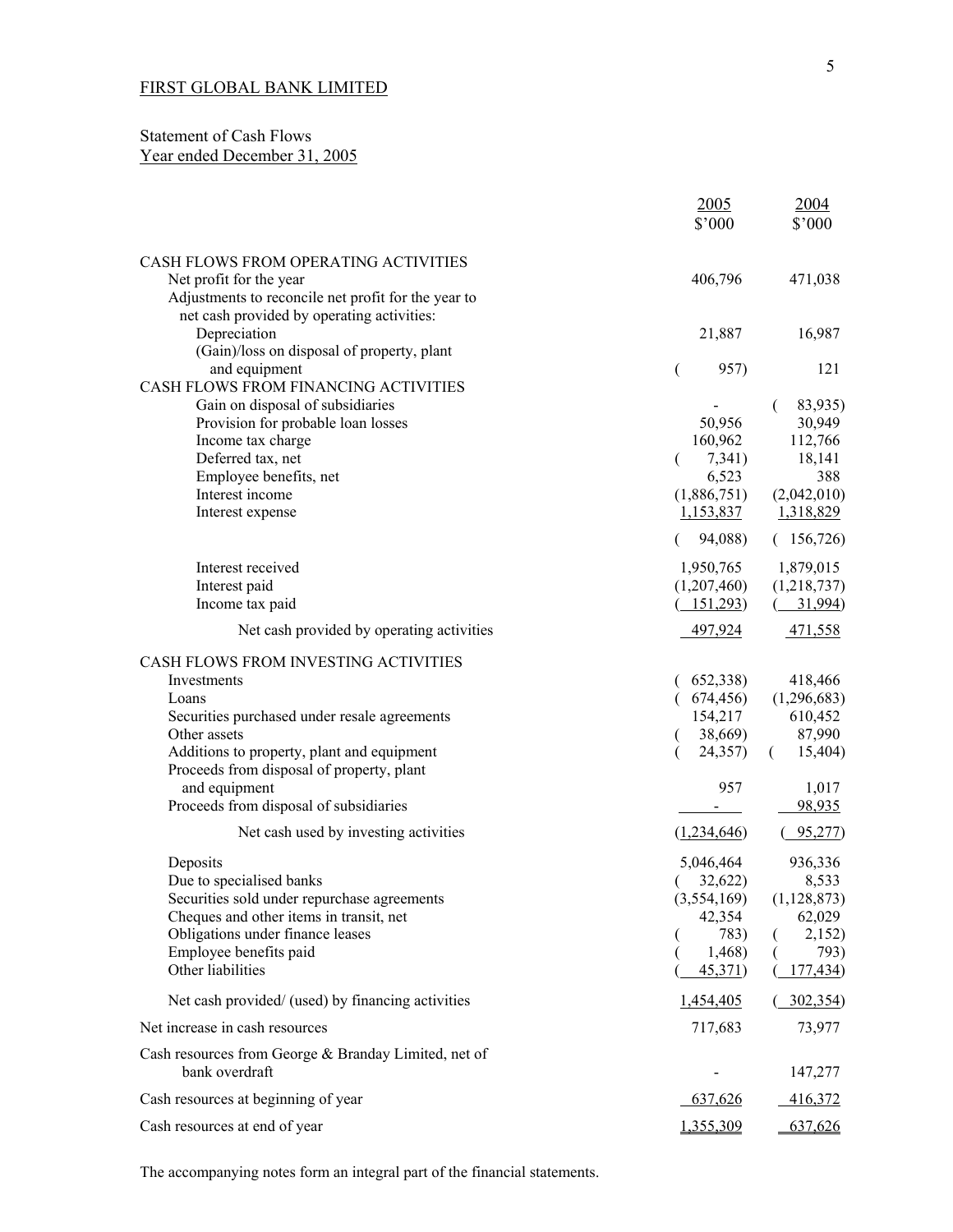Notes to the Financial Statements December 31, 2005

#### 1. The company

 First Global Bank Limited ("company" or "bank") is a limited liability company, incorporated and domiciled in Jamaica, and is a wholly-owned subsidiary of GraceKennedy Limited (GK), also incorporated in Jamaica. The company's principal place of business is located at  $28 - 48$ Barbados Avenue, Kingston 5, Jamaica W.I.

The principal activities of the company are the provision of commercial banking and related financial services.

2. Bank licence

 The company is licensed and the financial statements are prepared in accordance with the provisions of the Banking Act (Act).

- 3. Basis of preparation and significant accounting policies
	- (a) Basis of preparation:

 The financial statements are prepared in accordance with International Financial Reporting Standards (IFRS) and their interpretations adopted by the International Accounting Standards Board (IASB), and comply with the provisions of the Companies Act and the Banking Act. The significant accounting policies used in the preparation of the financial statements are set out in notes  $3(b)$  to  $3(i)$  and conform to the Companies Act and, in all material respects, IFRS.

The financial statements are presented in Jamaican dollars, which is the functional currency of the company, and are prepared on the historical cost basis, except for available-for-sale investments which are stated at fair value.

 The preparation of the financial statements in accordance with IFRS requires the directors and management to make estimates and assumptions that affect the reported amount of, and disclosures relating to, assets, liabilities, contingent assets and contingent liabilities at the balance sheet date and the income and expenses for the year then ended. Actual amounts could differ from those estimates.

The estimates and underlying assumptions are reviewed on an ongoing basis. Revisions to accounting estimates are recognised in the period in which the estimate is revised if the revision affects only that period, or in the period of the revision and future periods if the revision affects both current and future periods.

- (b) Property, plant and equipment:
	- (i) Owned assets:

 Items of property, plant and equipment are stated at cost, less accumulated depreciation and impairment losses [note 3(i)].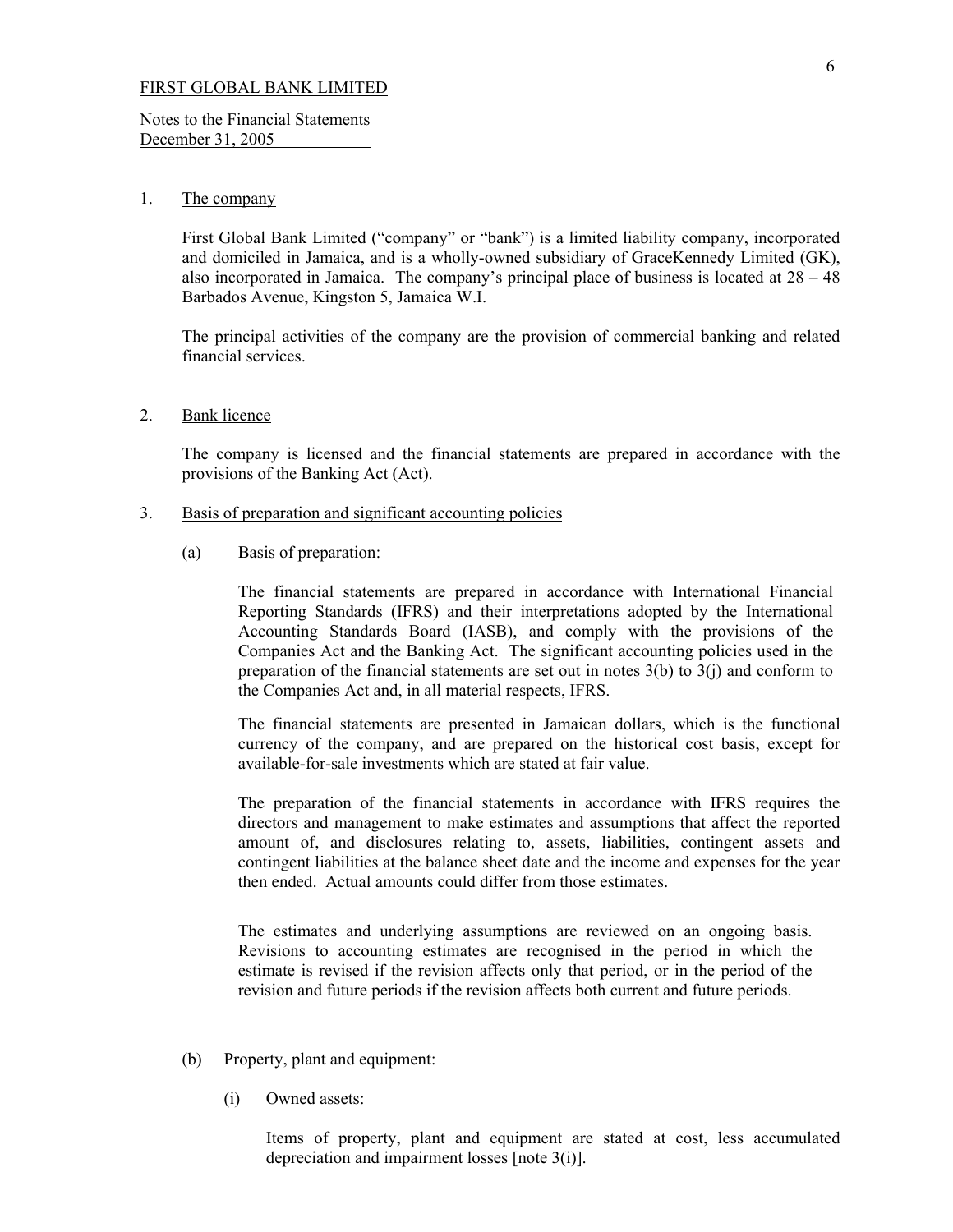Notes to the Financial Statements (Continued) December 31, 2005

- 3. Basis of preparation and significant accounting policies (cont'd)
	- (b) Property, plant and equipment (cont'd):
		- (ii) Leased assets:

 Leases for which the company assumes substantially all the risks and rewards of ownership are classified as finance leases. Assets acquired under finance leasing arrangements are stated at an amount equal to the lower of their fair value and the present value of the minimum lease payments at inception of the lease, less accumulated depreciation and impairment losses.

 Lease payments are allocated between the liability and finance charge so as to achieve a constant rate on the finance balance outstanding. The corresponding rental obligations, net of finance charge, are included in finance lease obligations. The interest portion of the finance charge is charged to the statement of revenue and expenses over the lease period.

- (iii) Depreciation is calculated on the straight-line method at annual rates, ranging from 10% to 20%, estimated to write off the assets over their expected useful lives. Leased assets are depreciated over the shorter of the lease period or useful life of the assets.
- (c) Income and expenses:
	- (i) Interest income:

 Interest income is recorded on the accrual basis using the effective yield method, except that, where collection of interest income is considered doubtful, or payment is outstanding for 90 days or more, the cash basis is used. Accrued interest on loans, which are in arrears for 90 days and over, is excluded from income in accordance with the Banking Act.

 IFRS requires that when collection of loans becomes doubtful, such loans are to be written down to their recoverable amounts after which interest income is to be recognised based on the rate of interest that was used to discount the future cash flows in arriving at the recoverable amount. The difference between the basis of interest recognition of the Banking Act and IFRS has been assessed as immaterial.

(ii) Other income:

Fees and commission are recognised on the accrual basis upon completion of transactions to which they relate.

(iii) Interest and other expenses:

These are recorded on the accrual basis.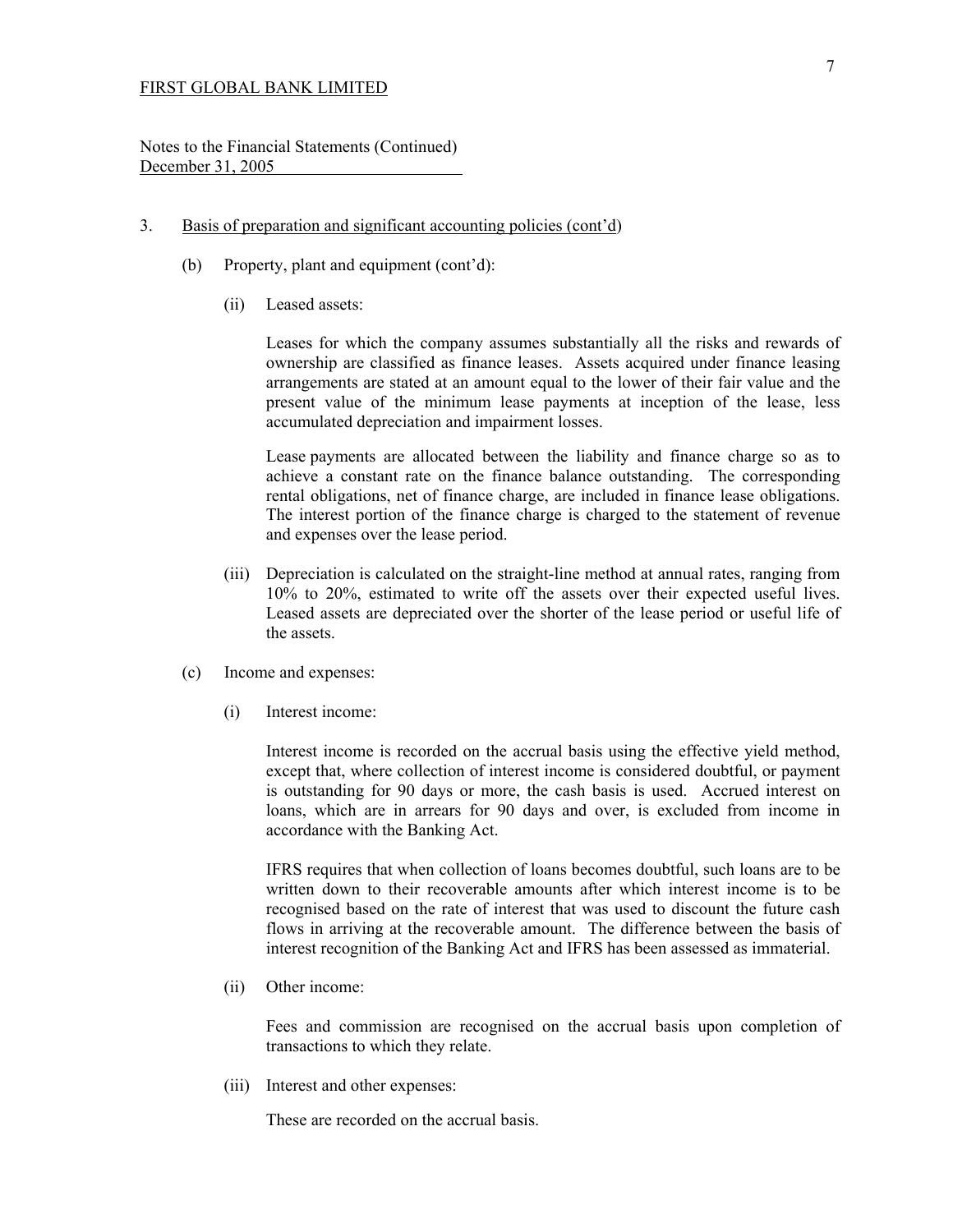Notes to the Financial Statements (Continued) December 31, 2005

#### 3. Basis of preparation and significant accounting policies (cont'd)

(d) Provision for probable loan losses:

 The provision for probable loan losses is maintained at a level which management considers adequate to provide for potential losses. The level of the provision is based on the requirements of the Banking Act, management's evaluation of the composition of the loan portfolio, past experience, the anticipated net realisable value of security held and the prevailing and anticipated economic conditions. Amounts are written off from the provision whenever management concludes that such amounts will not be recovered.

 General provisions for doubtful credits are established against the loan portfolio where a prudent assessment by management of adverse economic trends suggests that losses may occur and such losses cannot be determined on an item-by-item basis. This provision is maintained at the minimum 1% established by the Regulator.

 IFRS only permits specific loan loss provisions and requires that the future cash flows of impaired loans be discounted and the increase in the present value be reported as interest income. The loan loss provision required under the Banking Act that is in excess of the requirements of IFRS is treated as an appropriation of retained earnings and included in a non-distributable loan loss reserve (note 18).

(e) Foreign currencies:

 The exchange rates of the Jamaican dollar against other currencies are established on a daily basis using rates at which the bank trades and which are not materially different from the Bank of Jamaica weighted average rates. Foreign currency balances outstanding at the balance sheet date are translated at the rates of exchange ruling on that date. Transactions in foreign currencies are converted at the rates of exchange ruling at the dates of those transactions.

 Gains and losses arising from fluctuations in exchange rates are included in the statement of revenue and expenses, except for those on investments which are included in fair value reserve (note 17).

(f) Related parties:

Two parties are considered to be related when:

- (i) one party is able to exercise control or significant influence over the other party; or
- (ii) both parties are subject to common control or significant influence from the same source.
- (iii) the party is a member of the key management personnel of the company or its parent or a close family member of the party.
- (iv) the party is a post-employment benefit plan for the benefit of the employees of the entity.

Balances and transactions with related parties are disclosed in note 24.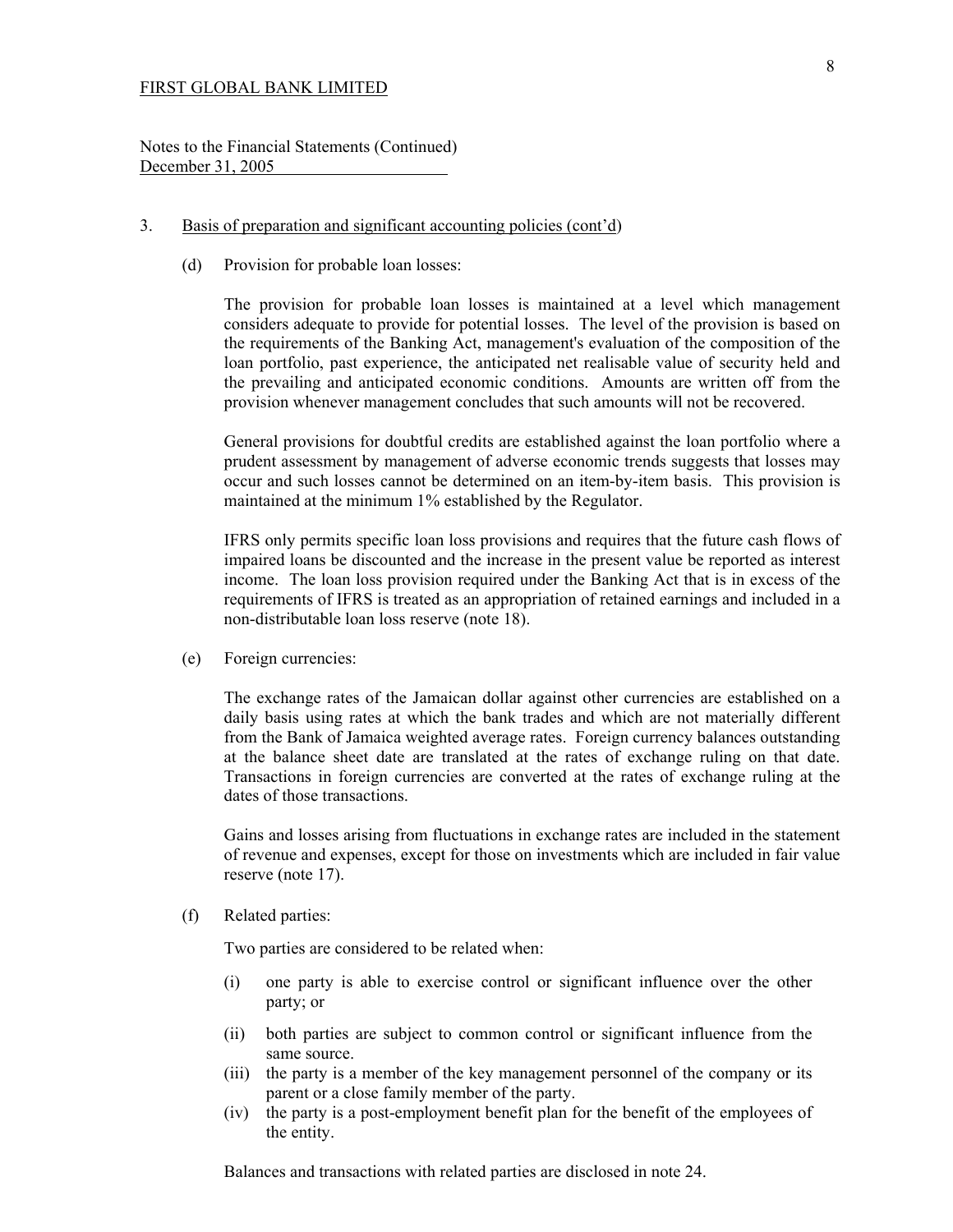Notes to the Financial Statements (Continued) December 31, 2005

### 3. Basis of preparation and significant accounting policies (cont'd)

- (g) Taxation:
	- (i) Income tax:

 Income tax on the profit or loss for the year comprises current and deferred tax. Income tax is recognised in the statement of revenue and expenses, except to the extent that it relates to items recognised directly to equity, in which case it is recognised in equity.

 Current tax is the expected tax payable on the taxable income for the year, using tax rates enacted at the balance sheet date, and any adjustment to income tax payable in respect of previous years.

(ii) Deferred tax:

 Deferred tax is provided using the balance sheet liability method, providing for temporary differences between the carrying amounts of assets and liabilities for financial reporting purposes and the amounts used for taxation purposes. The amount of deferred tax provided is based on the expected manner of realisation or settlement of the carrying amount of assets and liabilities, using tax rates enacted at the balance sheet date.

 A deferred tax asset is recognised only to the extent that it is probable that future taxable profits will be available against which the asset can be utilised. Deferred tax assets are reduced to the extent that it is no longer probable that the related tax benefit will be realised.

- (h) Financial instruments:
	- (i) Classification of investments:

 Management determines the classification of investments at the time of purchase and takes account of the purpose for which the investments were made. Investments are classified as loans and receivables, and available-for-sale.

 Loans and receivables are created by providing money to a debtor other than those created with the intention of short-term profit taking. Loans and receivables are recognised on the day they are transferred to the company.

 Available-for-sale instruments are those that are not held for trading purposes, or originated by the company. Available-for-sale assets are recognised on the date of settlement. From this date, any gains and losses arising from changes in fair value of the assets are recognised in equity.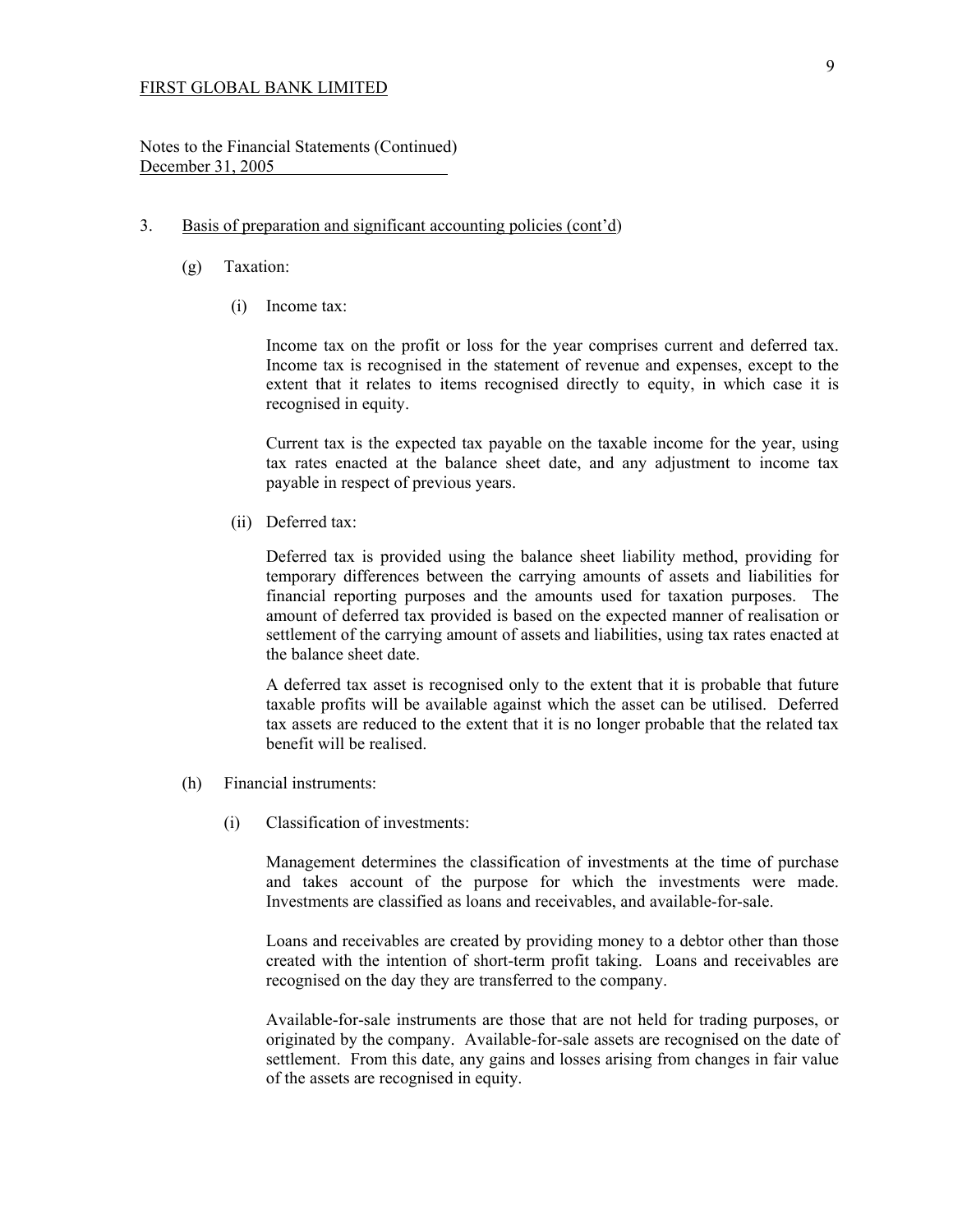Notes to the Financial Statements (Continued) December 31, 2005

- 3. Basis of preparation and significant accounting policies (cont'd)
	- (h) Financial instruments (cont'd):
		- (ii) Measurement:

Financial instruments are measured initially at cost, including transaction costs.

 Subsequent to initial recognition, all available-for-sale assets are measured at fair value, except that any instrument that does not have a quoted market price in an active market and whose fair value cannot be reliably determined, is stated at cost, including transaction costs, less impairment losses.

 All non-trading financial liabilities and originated loans and receivables are measured at amortised cost, less impairment losses. Amortised cost is calculated on the effective interest rate method. Premiums and discounts, including initial transaction costs, are included in the carrying amount of the related instrument and amortised based on the effective interest rate of the instrument.

 Based on the above guidelines, the company's investments are measured as follows:

- [i] Loans are classified as originated loans and receivables and are stated at amortised cost, less provision for losses as appropriate.
- [ii] Government of Jamaica securities are classified as available-for-sale and measured at fair value. Appreciation and depreciation are carried to fair value reserve.
- [iii] Securities purchased/sold under resale/repurchase agreements:

 A repurchase agreement ("Repo")/reverse repurchase agreement ("Reverse repo") is a short-term transaction whereby securities are sold/bought with simultaneous agreements for repurchasing/reselling the securities on a specified date and at a specified price. Repos and reverse repos are accounted for as short-term collateralised borrowing and lending, respectively, and are carried at cost.

 The difference between the purchase/sale and resale/repurchase considerations is recognised on the accrual basis over the period of the agreements, using the effective yield method, and is included in interest.

(iii) Fair value measurement principles:

 The fair value of financial instruments is based on their quoted market price at the balance sheet date without any deduction for transaction costs. Where a quoted market price is not available, the fair value of the instrument is estimated using pricing models or discounted cash flow techniques or a generally accepted alternative method.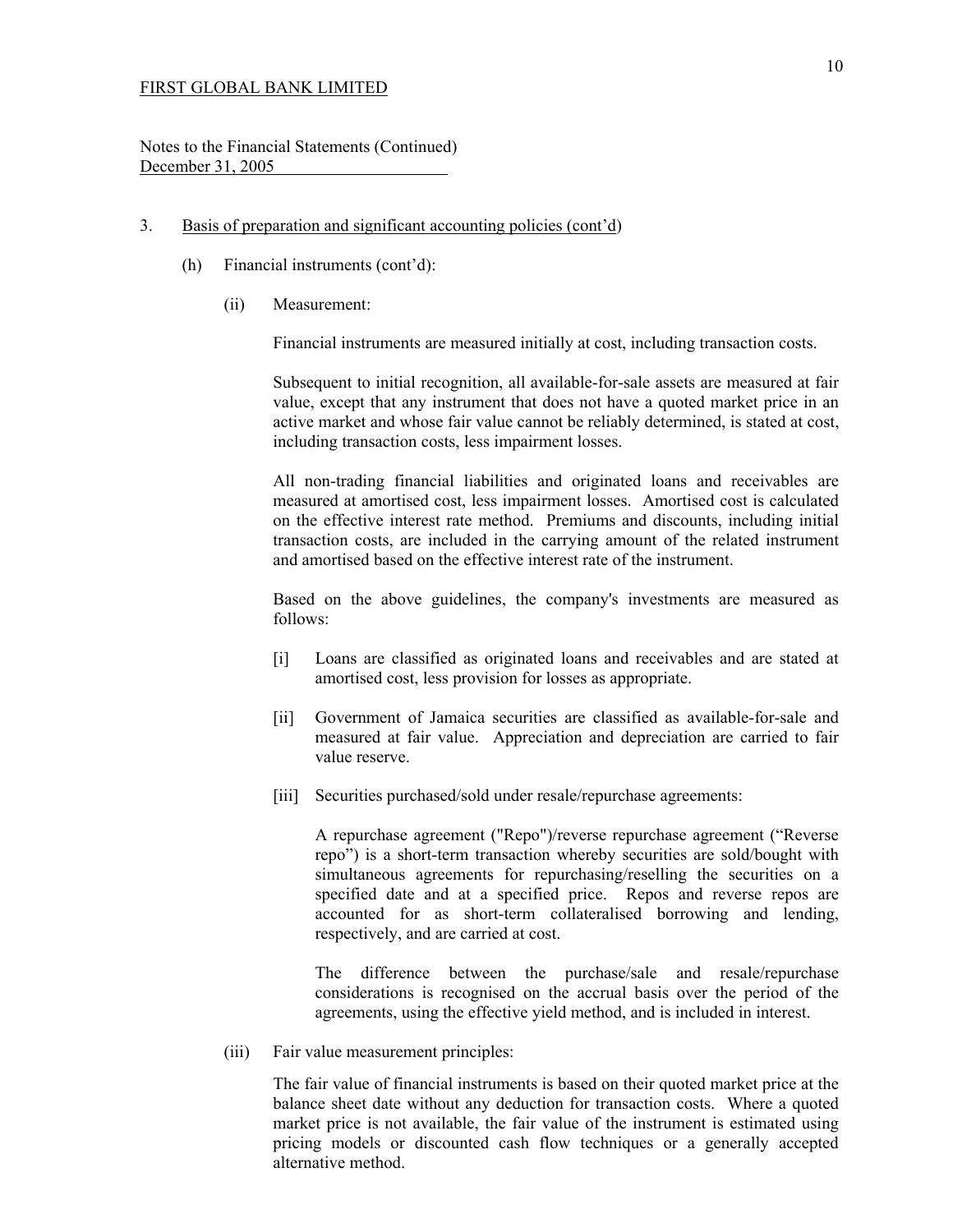Notes to the Financial Statements (Continued) December 31, 2005

### 3. Basis of preparation and significant accounting policies (cont'd)

- (h) Financial instruments (cont'd):
	- (iii) Fair value measurement principles (cont'd):

 Where discounted cash flow techniques are used, estimated future cash flows are based on management's best estimates and the discount rate is a market related rate at the balance sheet date for an instrument with similar terms and conditions. Where pricing models are used, inputs are based on market related measures at the balance sheet date.

(iv) Gains and losses on subsequent measurement:

 Gains and losses arising from a change in the fair value of available-for-sale assets are recognised directly in equity (note 17). When the financial assets are sold, collected or otherwise disposed of, the cumulative gain or loss recognised in equity is transferred to the statement of revenue and expenses.

(v) Trade and other payables:

Trade and other payables, including provisions, are stated at their cost.

 A provision is recognised in the balance sheet when the company has a legal or constructive obligation as a result of a past event, it is probable that an outflow of economic benefits will be required to settle the obligation and a reliable estimate of the amount can be made. If the effect is material, provisions are determined by discounting the expected future cash flows at a pre-tax rate that reflects current market assessments of the time value of money and, where appropriate, the risks specific to the liability.

(vi) Cash resources:

 Cash resources, including short-term deposits, with maturities ranging between three and twelve months from balance sheet date, are shown at cost.

(vii) Trade and other receivables:

These are stated at their cost, less impairment losses.

(viii) Derecognition:

 A financial asset is derecognised when the company loses control over the contractual rights that comprise that asset. This occurs when the rights are realised, expired or are surrendered. A financial liability is derecognised when it is extinguished.

 Available-for-sale assets that are sold are derecognised and corresponding receivables from the buyer for the payment are recognised as of the date the company commits to sell the assets.

 Loans and receivables are derecognised on the day they are transferred by the company.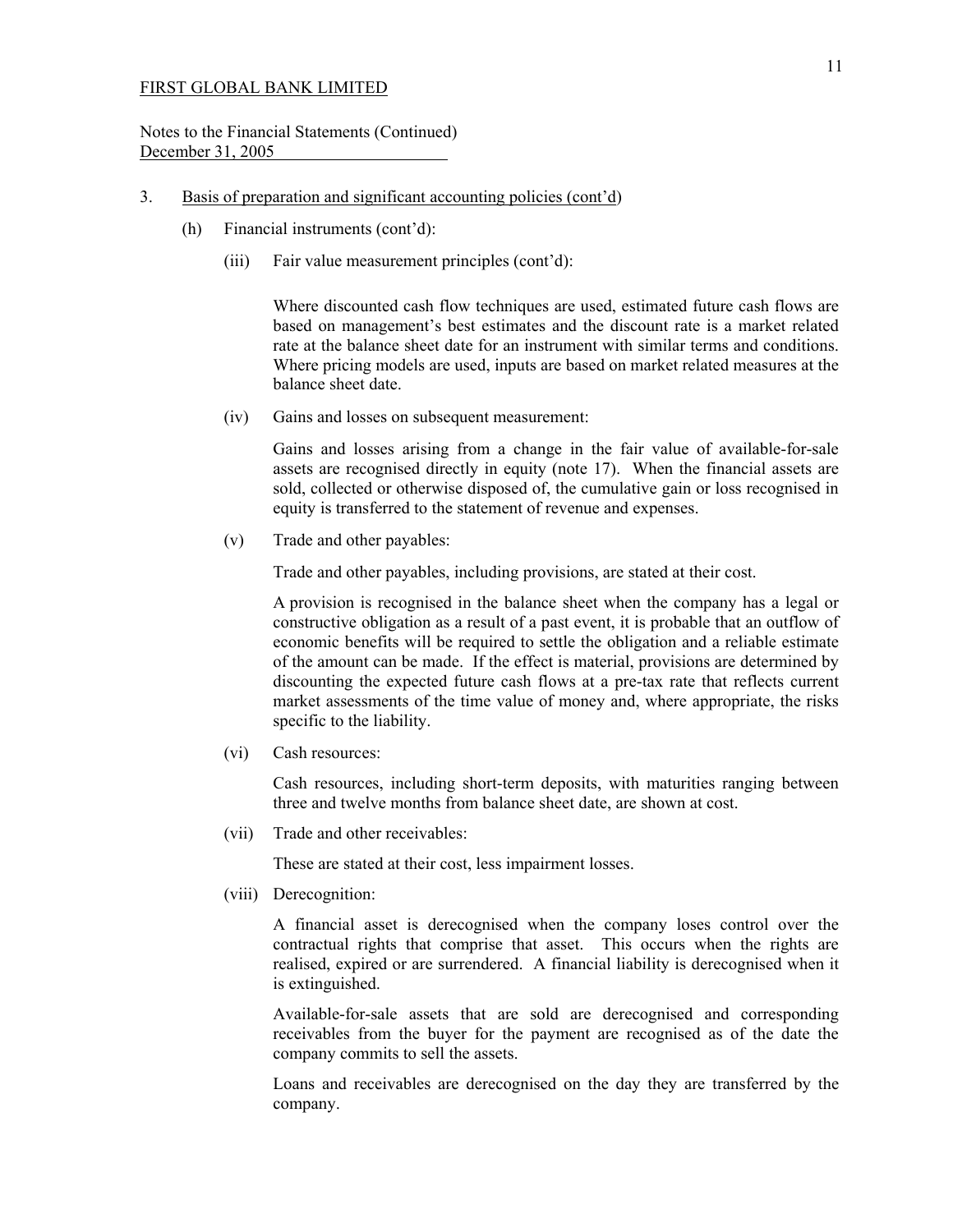### Notes to the Financial Statements (Continued) December 31, 2005

## 3. Basis of preparation and significant accounting policies (cont'd)

(i) Impairment:

The carrying amounts of the company's assets are reviewed at each balance sheet date to determine whether there is any indication of impairment. If any such indication exists, the asset's recoverable amount is estimated at each balance sheet date. An impairment loss is recognised whenever the carrying amount of an asset or its cash-generating unit exceeds its recoverable amount. Impairment losses are recognised in the statement of revenue and expenses.

(i) Calculation of recoverable amount:

 The recoverable amount of other assets is the greater of their net selling price and value in use. In assessing value in use, the estimated future cash flows are discounted to their present value using a pre-tax discount rate that reflects current market assessments of the time value of money and the risks specific to the asset. For an asset that does not generate largely independent cash inflows, the recoverable amount is determined for the cash-generating unit to which the asset belongs.

(ii) Reversals of impairment:

 In respect of other assets, an impairment loss is reversed, if there has been a change in the estimates used to determine the recoverable amount.

 An impairment loss is reversed only to the extent that the assets carrying amount does not exceed the carrying amount that would have been determined, net of depreciation or amortisation, if no impairment loss had been recognised.

(j) Employee benefits:

 Employee benefits are all forms of consideration given by the company in exchange for service rendered by employees. These include current or short-term benefits such as salaries, bonuses, NIS contributions, annual leave, and non-monetary benefits such as medical care and housing; post-employment benefits such as pensions and medical care; other long-term employee benefits such as termination benefits.

Employee benefits that are earned as a result of past or current service are recognised in the following manner: Short-term employee benefits are recognised as a liability, net of payments made, and charged as expense. The expected cost of vacation leave that accumulates is recognised when the employee becomes entitled to the leave. Post employment benefits are accounted for as described below.

Employee benefits comprising pensions and other post-employment assets and obligations included in the financial statements are actuarially determined by a qualified independent actuary, appointed by management. The appointed actuary's report outlines the scope of the valuation and the actuary's opinion. The actuarial valuations are conducted in accordance with IAS 19, and the financial statements reflect the company's post-employment benefit asset and obligations as computed by the actuary. In carrying out their audit, the auditors rely on the actuary's report.

(i) Pension obligations:

 The company participates in a defined benefit plan operated by its parent company. The scheme is generally funded through payments to a trustee-administered fund as determined by periodic actuarial calculations. A defined benefit plan is a pension plan that defines an amount of pension benefit to be provided, usually as a function of one or more factors such as age, years of service or compensation.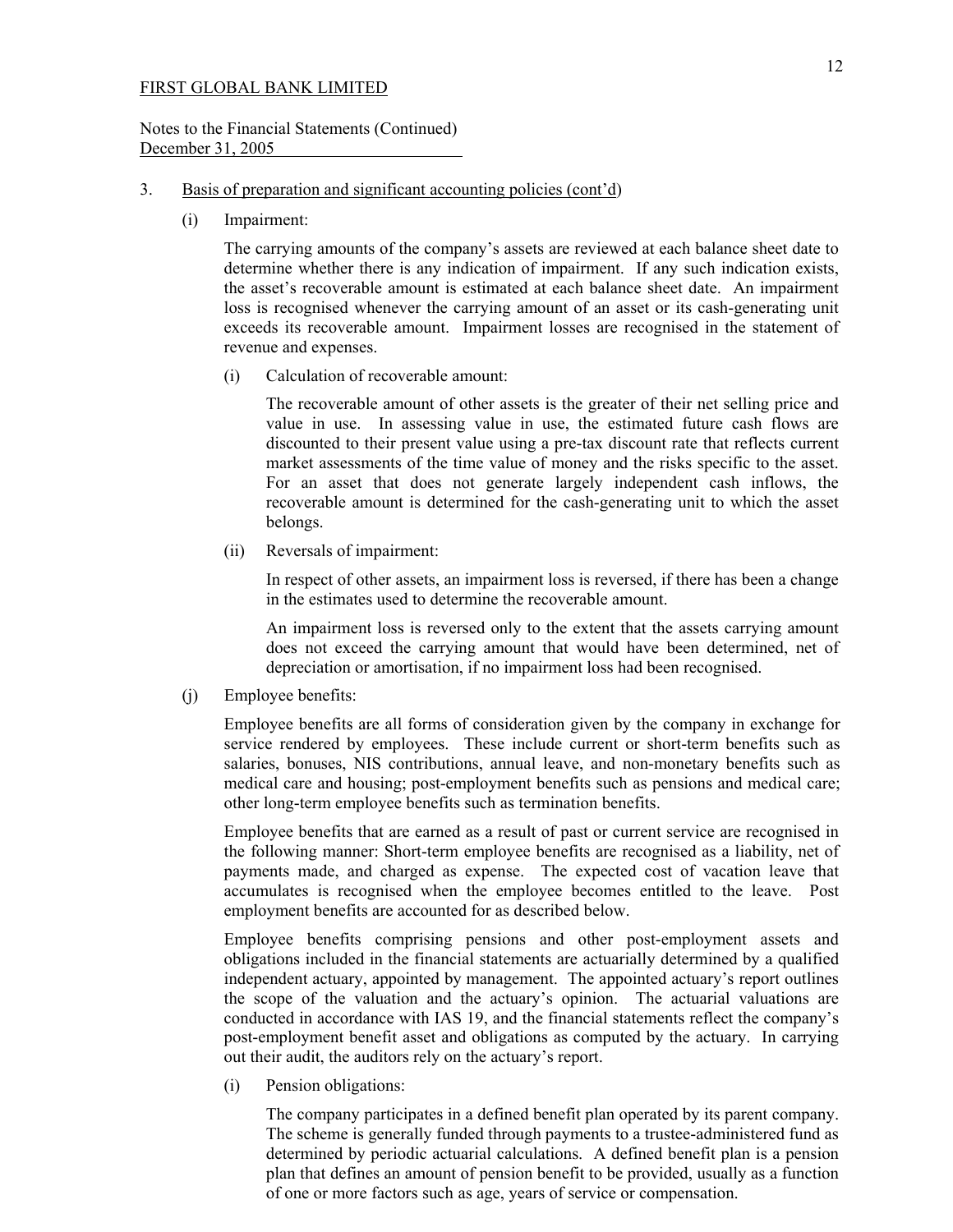Notes to the Financial Statements (Continued) December 31, 2005

#### 3. Basis of preparation and significant accounting policies (cont'd)

- (j) Employee benefits (cont'd):
	- (i) Pension obligations (cont'd):

 The liability in respect of defined benefit pension plans is the present value of the defined benefit obligation at the balance sheet date, minus the fair value of plan assets, together with adjustments for actuarial gains/losses and past service cost. The defined benefit obligation is calculated annually by independent actuaries using the projected unit credited method. The present value of the defined benefit obligation is determined by the estimated future cash outflows using interest rates of government securities which have terms to maturity approximating the terms of the related liability.

 Actuarial gains and losses arising from experience adjustments, changes in actuarial assumptions and amendments to pension plans are charged or credited to income over the average remaining service lives of the related employees.

(ii) Equity compensation benefits:

The company participates in a share options scheme operated by the parent company. Share options are granted to management and key employees with more than three years of service. Options are granted at the market price of the shares on the date of the grant and are exercisable at that price. Options are exercisable beginning one year from the date of grant and have a contractual option term of five years. The company does not make a charge to staff costs in connection with share options.

(iii) Termination benefits:

Termination benefits are payable whenever an employee's employment is terminated before the normal retirement date or whenever an employee accepts voluntary redundancy in exchange for these benefits. The company recognises termination benefits when it is demonstrably committed to either terminate the employment of current employees according to a detailed formal plan, without possibility of withdrawal, or provision of termination benefits as a result of an offer made to encourage voluntary redundancy. Benefits falling due more than 12 months after balance sheet date are discounted to present value.

(iv) Profit-sharing and bonus plans:

A liability for employee benefits in the form of profit-sharing and bonus plans is recognised in other provisions when there is no realistic alternative but to settle the liability and at least one of the following conditions is met:

- there is a formal plan and the amounts to be paid are determined before the time of issuing the financial statements; or
- past practice has created a valid expectation by employees that they will receive a bonus/profit-sharing and the amount can be determined before the time of issuing the financial statements.

Liabilities for profit-sharing and bonus plans are expected to be settled within 12 months and are measured at the amounts expected to be paid when they are settled.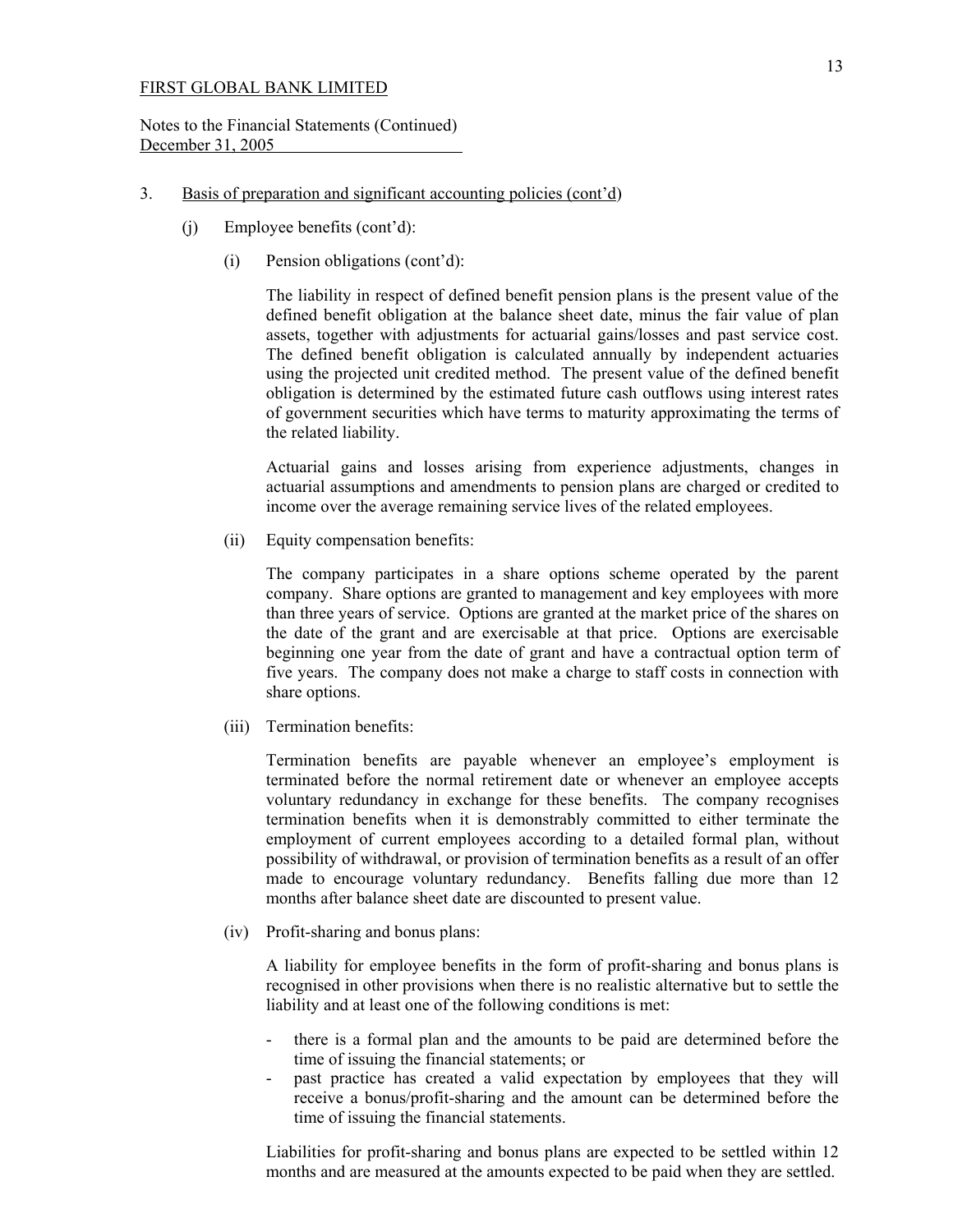Notes to the Financial Statements (Continued) December 31, 2005

## 4. Cash resources

|                                                                | 2005<br>$$^{\circ}000$ | 2004<br>$$^{\prime}000$ |
|----------------------------------------------------------------|------------------------|-------------------------|
| Notes and coins<br>Money at call and on deposit at Bank of     | 71,968                 | 83,926                  |
| Jamaica [see (a) and (b) below]<br>Accounts with foreign banks | 886,149<br>397,192     | 372,872<br>180,828      |
|                                                                |                        | 7.626                   |

- (a) \$830,426,274 (2004: \$318,300,446) of deposits at Bank of Jamaica is held in compliance with section 14(1) of the Banking Act, which requires that every licensee maintains in the form of a deposit with Bank of Jamaica, a cash reserve not less, on the average, than 5% of its prescribed liabilities. The reserve for Jamaican dollar prescribed liabilities is held on a non-interest-bearing basis. No portion of the cash reserve is available for investment or other use by the company. The actual cash reserve percentage in force at the end of the year was  $9\%$  (2004:  $9\%$ ).
- (b) The deposit at Bank of Jamaica includes a special reserve of \$25,602,213 (2004: \$48,839,727). The special reserve represents 1% of the company's Jamaican dollar prescribed deposit liabilities and earns interest at 6% per annum. This reserve is in addition to the cash reserve mentioned in (a) above, bringing the total reserve requirement to 10%.
- (c) Cash resources are those defined as due within three months after balance sheet date.
- 5. Investments

|                                                      | 2005<br>\$'000 | 2004<br>\$'000 |
|------------------------------------------------------|----------------|----------------|
| Available-for-sale securities, stated at fair value: |                |                |
| Issued by Government of Jamaica:                     |                |                |
| Local registered stocks and treasury bills           | 4,433,759      | 2,818,834      |
| Debenture                                            | 474,606        | 1,405,893      |
| Certificates of deposit                              | 595,547        | 846,226        |
| Development Bank of Jamaica                          | 5,506          | 7,391          |
| Global, indexed and US\$ denominated bonds           | 5,394,031      | 5,884,125      |
|                                                      | 10,903,449     | 10,962,469     |
| Corporate bonds                                      | 872,024        | 142,289        |
| Unquoted equities:                                   |                |                |
| Automated Payments Limited [see (b) below]           | 5,020          | 5,020          |
|                                                      | .780,493       | 109.778        |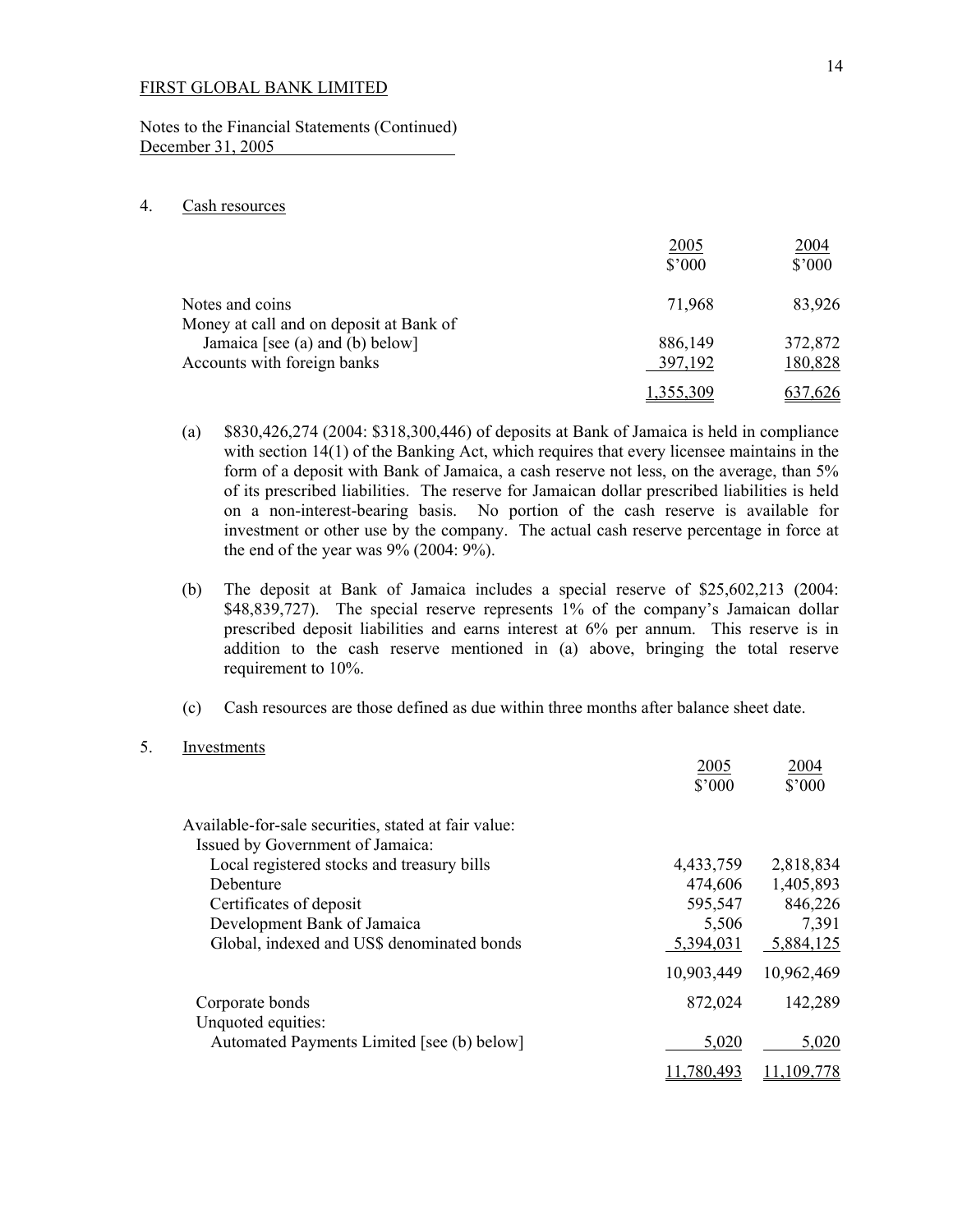## Notes to the Financial Statements (Continued) December 31, 2005

#### 5. Investments (cont'd)

- (a) Local Registered Stock amounting to \$200,000,000 (2004: \$200,000,000) are held by Bank of Jamaica as security for overdraft, if any. At the balance sheet date, there was no overdraft with Bank of Jamaica.
- (b) Shares in Automated Payments Limited represents a 16.67% holding in that company, which was established, and is co-owned, by commercial banks to provide automated clearing facilities within the commercial banking system.

#### 6. Loans, net of provision for probable losses

The company's loan portfolio, less provision for losses, is concentrated as follows:

|                               | Number of |                |           |           |
|-------------------------------|-----------|----------------|-----------|-----------|
|                               | accounts  |                |           |           |
|                               | 2005      | 2004           | 2005      | 2004      |
|                               |           |                | \$'000    | \$'000    |
| Public sector                 | 4         | 2              | 1,406,598 | 1,100,134 |
| Professional & other services | 344       | 292            | 1,031,990 | 847,787   |
| Individuals                   | 1,409     | 549            | 442,228   | 300,043   |
| Agriculture                   | 4         |                | 6,699     | 9,669     |
| Manufacturing                 | 18        | 22             | 41,539    | 49,886    |
| Transportation                | 15        | 13             | 13,177    | 17,317    |
| <b>Distribution</b>           | 14        | 18             | 32,731    | 23,936    |
| Tourism & entertainment       | O         | $\overline{6}$ | 5,303     | 7,993     |
|                               | 1.814     | 909            | 2.980.26  | 2.356.765 |

 Delinquent loans and advances on which interest is no longer accrued amounted to \$91,279,439 (2004: \$5,576,000) as at balance sheet date.

 Loans are shown after deducting provision for probable loan losses of \$55,820,000 (2004: \$40,625,000), as follows:

|                                                | 2005<br>\$'000 | 2004<br>$$^{\prime}000$ |
|------------------------------------------------|----------------|-------------------------|
| Provision made during the year                 | 57,245         | 48,245                  |
| Transfer (from)/to loan loss reserve (note 18) | (6,289)        | (17,296)                |
| Charged against revenue for the year           | 50,956         | 30,949                  |
| Provision at beginning of the year             | 40,625         | 23,021                  |
| Assumed from George & Branday Limited          |                | 5,295                   |
| Net loan balances written off during the year  | (35,761)       | (18, 640)               |
| At end of the year                             | 55,820         | 40.625                  |

Provision made in accordance with Bank of Jamaica provisioning requirements is as follows:

|                                 | <u>2005</u><br>$$^{\prime}000$ | <u>2004</u><br>$$^{\circ}000$ |
|---------------------------------|--------------------------------|-------------------------------|
| Specific provisions             | 55,820                         | 40,625                        |
| General provision (see note 18) | 28,886                         | 22,597                        |
|                                 | <u>84. </u><br>.706            |                               |

 In keeping with IFRS, the general provision is included in loan loss reserve and treated as an appropriation of retained earnings (note 18).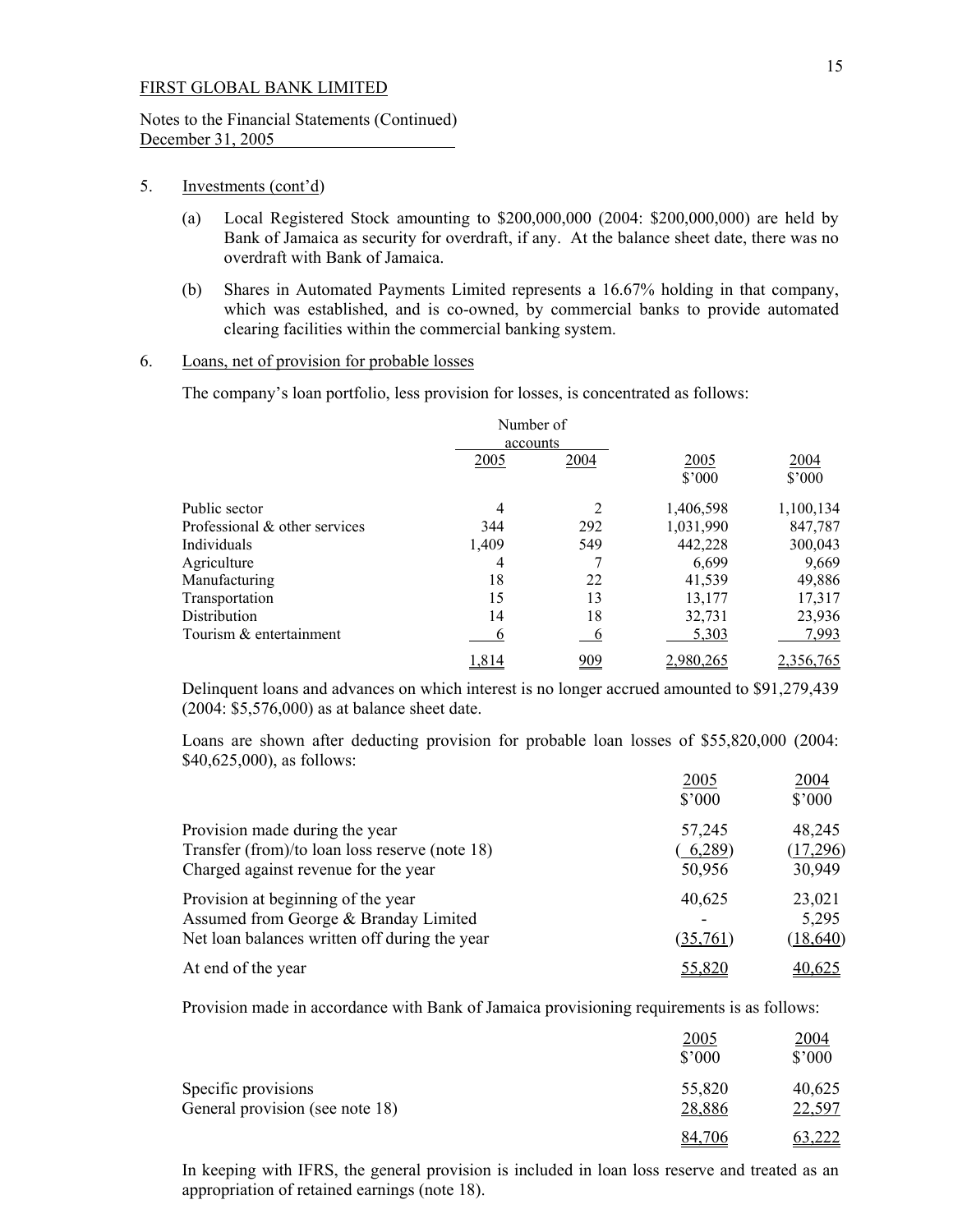Notes to the Financial Statements (Continued) December 31, 2005

## 7. Other assets

|                              | 2005           | 2004    |
|------------------------------|----------------|---------|
|                              | $$^{\circ}000$ | \$'000  |
| Interest receivable          | 364,411        | 428,425 |
| Withholding tax recoverable  | 230,017        | 143,393 |
| Due from fellow subsidiaries | 1,787          | 36,644  |
| Sundry                       | 27,302         | 40,400  |
|                              | 623,517        | 648,862 |

 Sundry includes the company's contributions to the National Housing Trust, amounting to \$80,036 (2004: \$80,036), recoverable in the years 2001/4. All other assets are considered to be recoverable within one year.

## 8. Deferred tax (assets) and liabilities

Deferred tax assets and liabilities are attributable to the following:

|                               |                | Assets                   |                       | Liabilities    |                       | Net                    |
|-------------------------------|----------------|--------------------------|-----------------------|----------------|-----------------------|------------------------|
|                               | 2005<br>\$3000 | 2004<br>\$3000           | <u>2005</u><br>\$3000 | 2004<br>\$3000 | <u>2005</u><br>\$3000 | 2004<br>$$^{\circ}000$ |
| Employee benefit asset, net   | 2,758)         | 2,009                    | 15,961                | 14,887         | 13,203                | 12,878                 |
| Property, plant and equipment | 2,459)         | .269)                    | 3,149                 | 2,328          | 690                   | 1,059                  |
| Investments                   | ٠              | $\overline{\phantom{0}}$ | 75.689                | 69,564         | 75,689                | 69,564                 |
| Other liabilities             | (14,370)       | 7,073)                   |                       |                | (14,370)              | 7,073                  |
| Net tax (assets)/liabilities  | (19, 587)      | (10, 351)                | 94,799                | 86,779         | 75,212                | 76,428                 |

Movements on net deferred tax during the year are as follows:

|                                                       | 2005<br>$$^{\circ}000$ | 2004<br>\$'000 |
|-------------------------------------------------------|------------------------|----------------|
| Net deferred tax liability at beginning of year       | 76,428                 | 9,154          |
| Assumed from George & Branday Limited                 | ۰                      | 6,788          |
| Recognised in revenue – tax charge/(income) (note 22) | (7,341)                | 18,141         |
| Recognised in equity                                  | 6,125                  | 42,345         |
| Net deferred tax liability at end of year             |                        | 76.428         |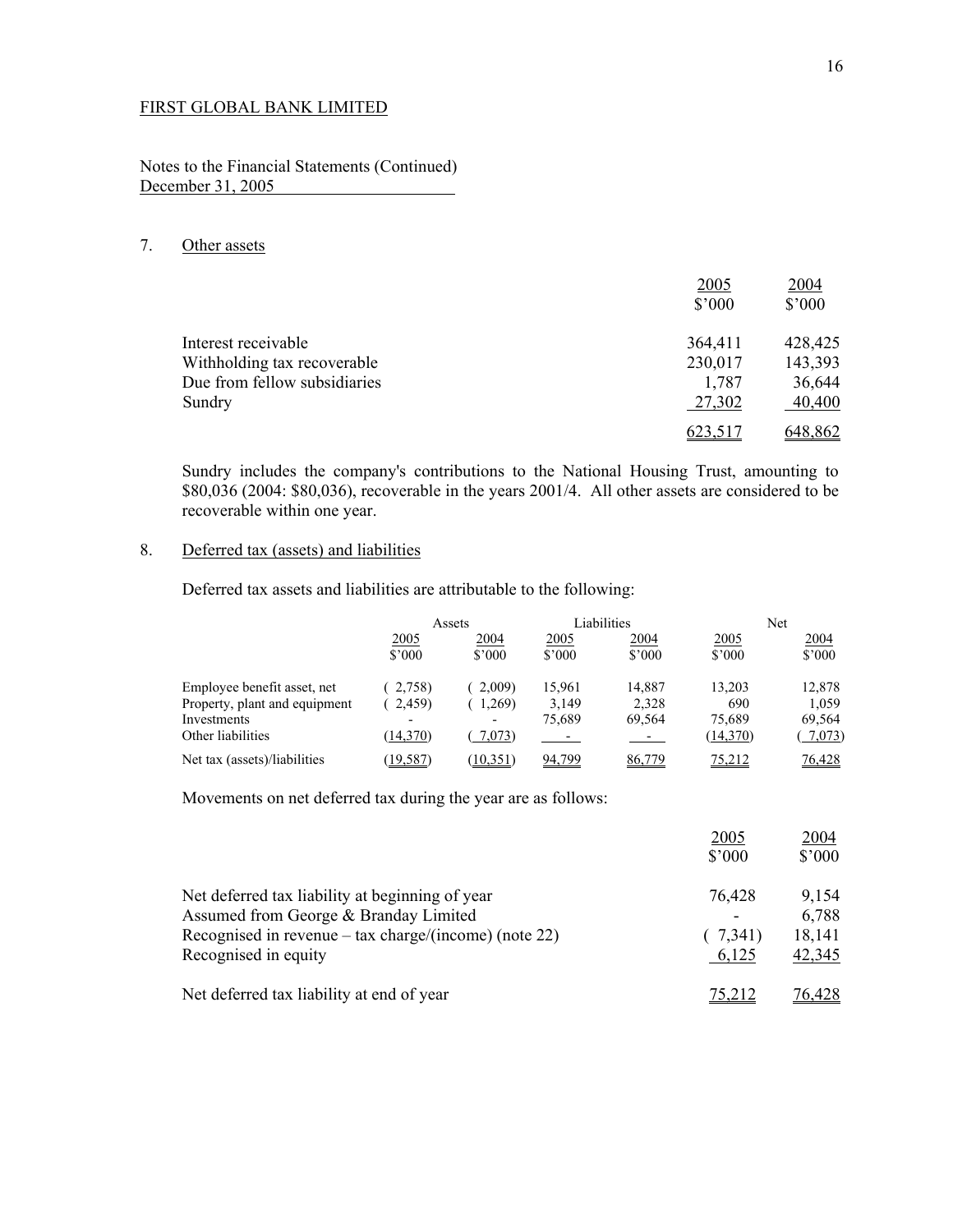Notes to the Financial Statements (Continued) December 31, 2005

## 9. Employee benefits

(a) Plan asset/obligations

|                                                                                                           | Pension asset                   |                               |                         | Obligations             |
|-----------------------------------------------------------------------------------------------------------|---------------------------------|-------------------------------|-------------------------|-------------------------|
|                                                                                                           | 2005<br>$$^{\prime}000$         | 2004<br>$$^{\prime}000$       | 2005<br>$$^{\prime}000$ | 2004<br>$$^{\prime}000$ |
| Present value of funded obligations<br>Unrecognised actuarial gains/(losses)<br>Fair value of plan assets | 58,741<br>143,045<br>(249, 670) | 59,372<br>3,921<br>(107, 954) | 30,488<br>3,390         | 27,214<br>(1,614)       |
| Recognised (asset)/liability                                                                              | 47.884                          | 44.661                        | 33,878                  | 25,600                  |

(b) Movements in net asset/obligation recognised in the balance sheet:

|                                                              | Pension asset   |                 |        | Obligations     |
|--------------------------------------------------------------|-----------------|-----------------|--------|-----------------|
|                                                              | 2005            | 2004            | 2005   | 2004            |
|                                                              | $$^{\prime}000$ | $$^{\prime}000$ | \$'000 | $$^{\prime}000$ |
| Net (asset)/obligation at January 1                          | (44, 661)       | (14,217)        | 25,600 | 7,087           |
| Assumed from George & Branday                                |                 | (24, 011)       |        | 12,485          |
| Contributions received<br>(Income)/expense recognised in the | 883)            | 689)            | 585)   | 104)            |
| statement of income and expense                              | 2,340           | 5,744)          | 8,863  | 6,132           |
| Net (asset)/obligation at December 31                        | (47, 884)       | (44.661)        | 33,878 | 25,600          |

(c) (Income)/expense recognised in the statement of revenue and expenses:

|                                                                                                                         |                                                         | Pension asset                      |                         | Obligations                           |
|-------------------------------------------------------------------------------------------------------------------------|---------------------------------------------------------|------------------------------------|-------------------------|---------------------------------------|
|                                                                                                                         | 2005<br>$$^{\prime}000$                                 | 2004<br>$$^{\prime}000$            | 2005<br>$$^{\prime}000$ | 2004<br>\$'000                        |
| Current service cost<br>Interest on obligation<br>Actuarial (gains)/losses recognized<br>Expected return on plan assets | 2,332<br>8,680<br>$\overline{\phantom{a}}$<br>(13, 352) | 129)<br>6,649<br>207)<br>(12, 057) | 4,801<br>3,966<br>96    | 1,407<br>1,352<br>3,373<br>$\sim$ $-$ |
|                                                                                                                         | <u>.340</u>                                             | 7441                               | 8,863                   |                                       |

(d) Principal actuarial assumptions (expressed as weighted averages):

|                                               | 2005<br>$\frac{0}{0}$ | 2004<br>$\frac{0}{0}$ |
|-----------------------------------------------|-----------------------|-----------------------|
| Discount rate at December 31                  | 12.5                  | $12.5 - 15.0$         |
| Expected return on plan assets at December 31 | 12.0                  | 12.0                  |
| Future salary increase:                       |                       |                       |
| Pension and group life plan                   | 9.5                   | 9.5                   |
| Gratuity plan                                 | 9.5                   | 9.5                   |
| Future pension increases                      | 3.5                   | 3.5                   |
| Medical claims growth:                        |                       |                       |
| Insured plan                                  | 9.5                   | 9.5                   |
| Self insured plan                             | 9.5                   | <u>9.5</u>            |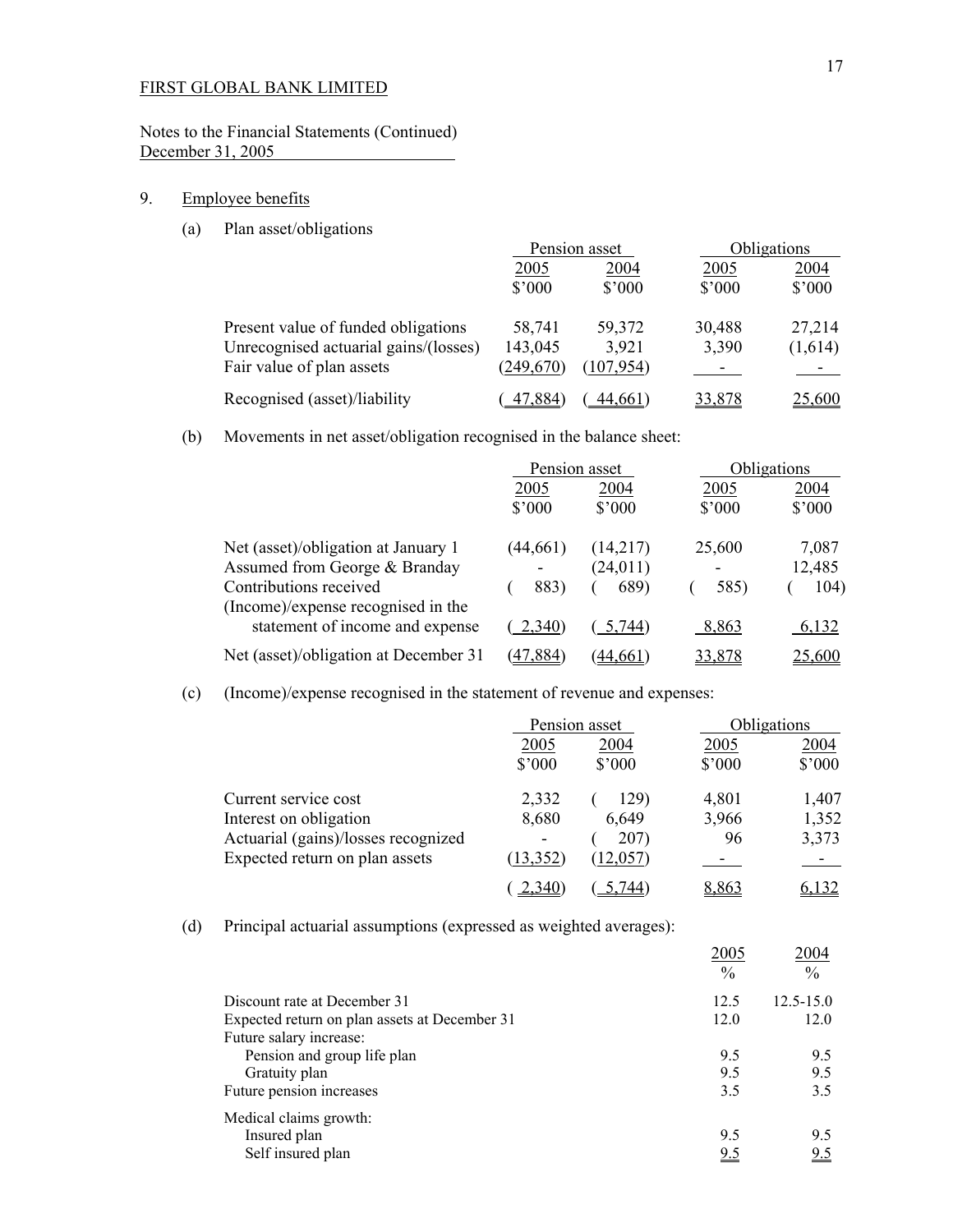Notes to the Financial Statements (Continued) December 31, 2005

## 10. Property, plant and equipment

|                         |                | Office equipment,    |                |         |
|-------------------------|----------------|----------------------|----------------|---------|
|                         | Computer       | fixture $&$ fittings | Leased         |         |
|                         | equipment      | & motor vehicles     | assets         | Total   |
|                         | $$^{\circ}000$ | $$^{\circ}000$       | $$^{\circ}000$ | \$'000  |
| At cost:                |                |                      |                |         |
| December 31, 2004       | 55,591         | 65,062               | 13,661         | 134,314 |
| <b>Additions</b>        | 6,019          | 9,518                | 8,820          | 24,357  |
| Disposals               |                | 133)                 |                | 133)    |
| December 31, 2005       | 61,610         | 74,447               | 22,481         | 158,538 |
| Depreciation:           |                |                      |                |         |
| December 31, 2004       | 36,617         | 41,859               | 8,315          | 86,791  |
| Charge for the year     | 5,286          | 12,979               | 3,622          | 21,887  |
| Eliminated on disposals |                | 133)                 |                | 133)    |
| December 31, 2005       | 41,903         | <u>54,705</u>        | 11,937         | 108,545 |
| Net book values:        |                |                      |                |         |
| December 31, 2005       | 19,707         | 19,742               | 10,544         | 49,993  |
| December 31, 2004       | 18,974         | 23,203               | 5,346          | 47,523  |

## 11. Deposits

The deposit portfolio for the company is comprised as follows:

|                                     | accounts | Number of |                        |                        |
|-------------------------------------|----------|-----------|------------------------|------------------------|
|                                     | 2005     | 2004      | 2005<br>$$^{\circ}000$ | 2004<br>$$^{\circ}000$ |
| Financial institutions              | 93       | 49        | 1,197,070              | 734,223                |
| Commercial and Business enterprises | 1,629    | 1,000     | 3,274,209              | 1,203,869              |
| Personal                            | 5,381    | 5,412     | 3,000,346              | 1,911,105              |
| <b>Others</b>                       | 12       | 105       | 2,150,330              | 726,294                |
|                                     | 7 1 1 5  | 6.566     | 9621.955               | 575.491                |

## 12. Due to specialized banks

 These represent loans from Development Bank of Jamaica Limited (DBJ) for the purpose of on-lending to customers approved by DBJ. The loans bear interest at 10% (2004: 10%) per annum, and are repayable in equal monthly installments. The loans are secured by promissory notes duly executed by the company.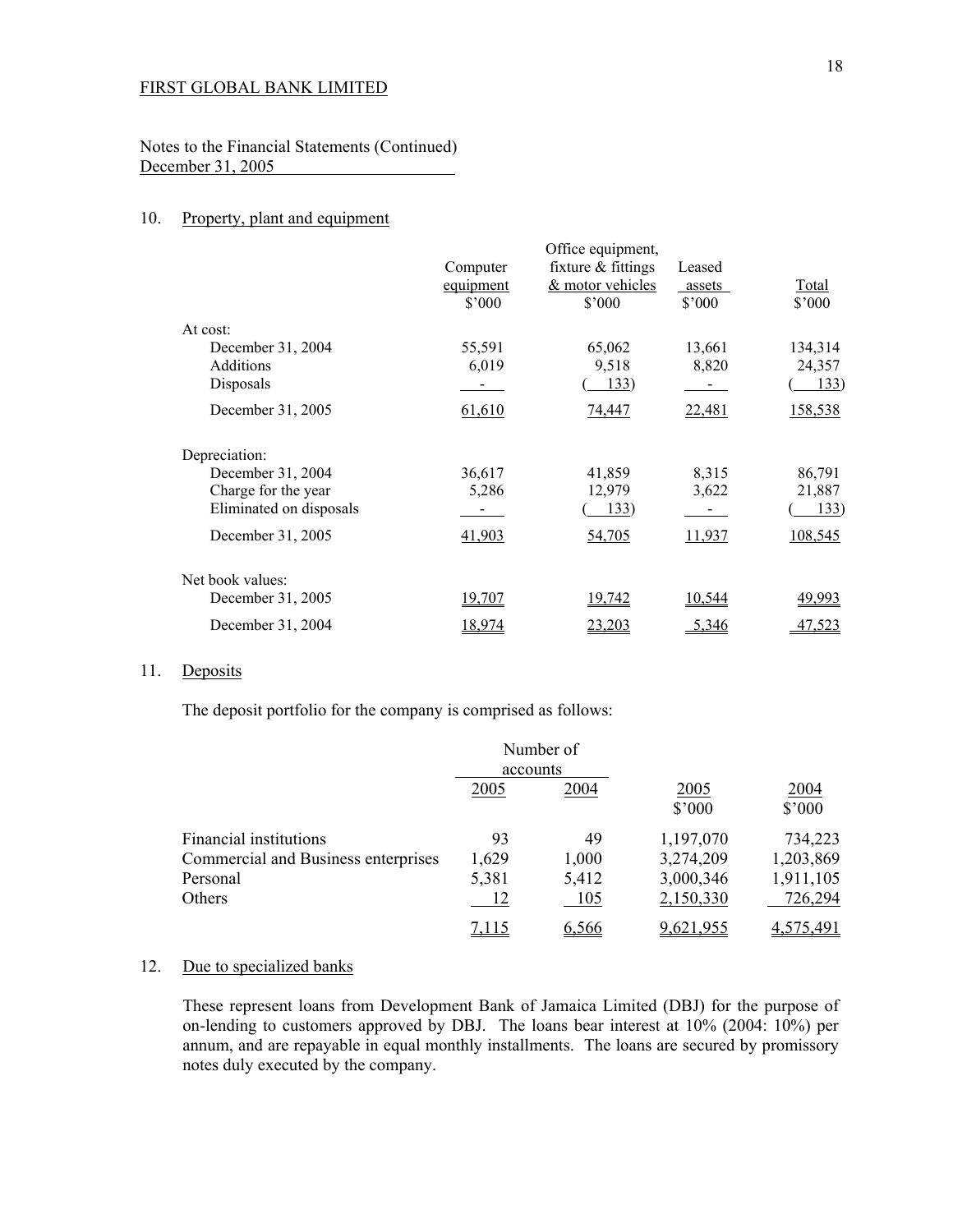Notes to the Financial Statements (Continued) December 31, 2005

## 13. Obligations under finance leases

 $14.$ 

|     |                                                    | 2005<br>\$'000 | 2004<br>\$'000          |
|-----|----------------------------------------------------|----------------|-------------------------|
|     | Due from the date of the balance sheet as follows: |                |                         |
|     | 2005                                               |                | 4,775                   |
|     | 2006                                               | 3,401          | 1,780                   |
|     | 2007                                               | 1,565          | $\blacksquare$          |
|     | 2008<br>Total future minimum lease payments        | 913<br>5,879   | 6,555                   |
|     | Less: Future interest charges                      | (1,011)        | 904)                    |
|     | Present value of minimum lease payments            | 4,868          | 5,651                   |
|     | Due within 12 months                               | 2,759          | 3,964                   |
|     | Due after 12 months                                | 2,109          | 1,687                   |
|     |                                                    | 4,868          | 5,651                   |
| 14. | Other liabilities                                  |                |                         |
|     |                                                    | 2005           | 2004                    |
|     |                                                    | \$'000         | \$'000                  |
|     | Interest payable                                   | 208,104        | 261,727                 |
|     | Manager's cheques                                  | 50,871         | 159,285                 |
|     | Accruals                                           | 31,318         | 8,513                   |
|     | Withholding tax payable                            | 57,904         | 17,552                  |
|     | Other<br>Provisions [see (i) below]                | 4,701          | 4,815<br>$\overline{a}$ |
|     |                                                    | 352,898        | 451,892                 |
|     | Provisions are broken down as follows:<br>(i)      |                |                         |
|     |                                                    | 2005           | 2004                    |
|     |                                                    | \$'000         | \$'000                  |
|     | Balance at beginning of year                       |                | 44,027                  |
|     | Provisions made during the year                    |                |                         |
|     | Provisions used during the year                    |                | (44, 027)               |
|     | Balance at end of year                             |                |                         |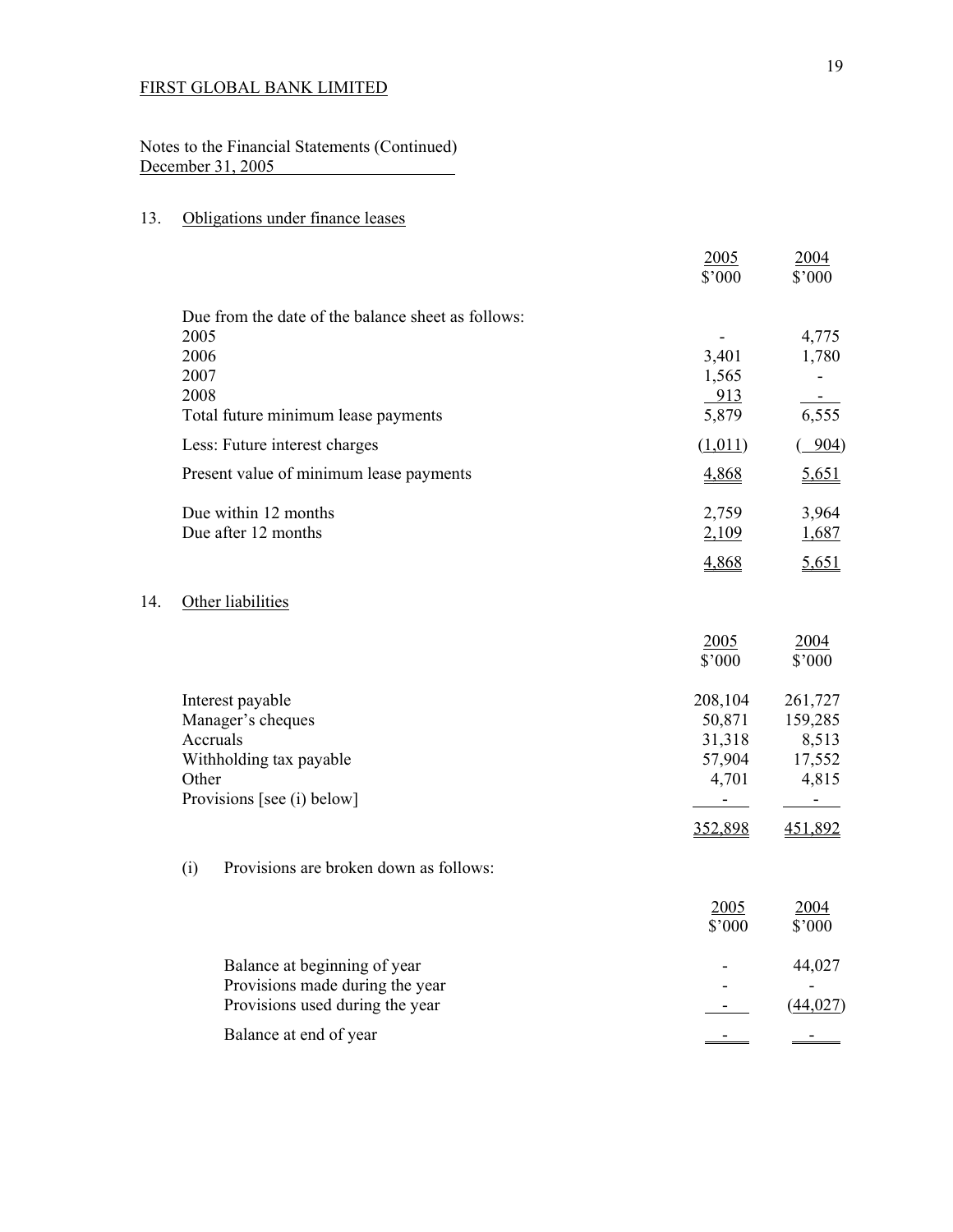Notes to the Financial Statements (Continued) December 31, 2005

#### 15. Share capital

|                                                                               | <u> 2005</u><br>$$^{\prime}000$ | <u>2004</u><br>$$^{\prime}000$ |
|-------------------------------------------------------------------------------|---------------------------------|--------------------------------|
| Authorized, issued and fully paid:<br>627,684,764 ordinary shares of \$1 each | 627,685                         | 627,685                        |

 At an Extraordinary General Meeting held on March 26, 2004, a resolution was passed to increase the authorized share capital of the company to \$627,684,764 by the creation of 235,384,764 ordinary shares of \$1 each, ranking *pari passu* in all respects with the existing ordinary shares. The 235,384,764 ordinary shares were issued to GK as consideration for the shares in G&B following the business combination in the previous year of the operations of the company and G&B, under a scheme of reorganization by GK.

 Under the Companies Act 2004 ("Act"), which became effective on February 1, 2005, all shares in issue are deemed to be shares without a par value, unless the company elects to retain its shares with a par value. At the annual general meeting of the members on May 24, 2005, the company elected to retain par value and this will remain in effect for a period of eighteen months from that date, in accordance with the Act. At the expiration of that period, the shares will become shares without par value.

#### 16. Reserve fund

 Subject to section 8 of the Banking Act, the company is required to transfer 15% or more of its net profit in each year to a Reserve Fund until the amount of credit in the Fund equals 50% of the paid-up capital, and thereafter 10% of net profits until the amount of credit in the Fund is equal to the paid-up capital. 10% of net profit for the year has been transferred to the Reserve Fund.

### 17. Fair value reserve

 This represents the unrealized gains/losses on the revaluation of available-for-sale investments, net of taxation [see note 3(h)(iv)].

#### 18. Loan loss reserve

This is a non-distributable reserve representing general loan loss provision.

| <u>2005</u><br>$$^{\prime}000$                                 | <u> 2004 </u><br>$$^{\circ}000$ |
|----------------------------------------------------------------|---------------------------------|
| Balance at beginning of year<br>22,597                         | 5,301                           |
| Transferred from general provision for loans (note 6)<br>6,289 | 17,296                          |
| Balance at end of year<br>28,886                               | <u>22,597</u>                   |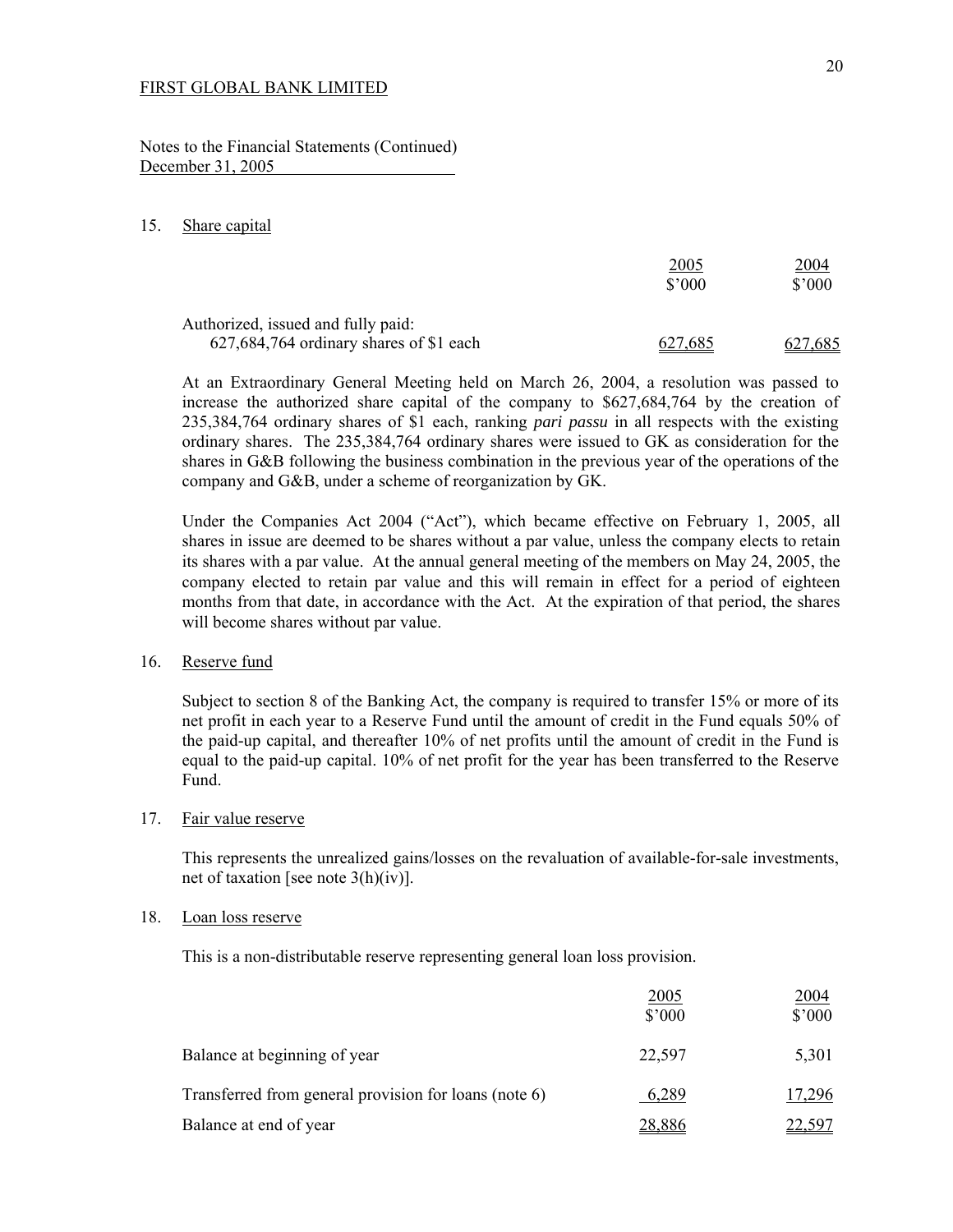Notes to the Financial Statements (Continued) December 31, 2005

## 19. Retained earnings reserve

Transfers to the retained earnings reserve are made at the discretion of the Board. All such transfers are notified to the Bank of Jamaica. The directors authorized the transfer of 90.43% (2004: 68.51%) of retained profits to this reserve.

#### 20. Employee numbers and costs

 At the end of the year, the company has 123 (2004: 133) full-time and 22 (2004: 10) part-time employees. Related staff costs are as follows:

|                                           | 2005<br>$$^{\prime}000$ | 2004<br>$$^{\prime}000$ |
|-------------------------------------------|-------------------------|-------------------------|
| Salaries and wages                        | 218,097                 | 172,706                 |
| Statutory payroll contributions           | 18,308                  | 13,906                  |
| Contributions for pension and other plans | 5,577                   | 2,628                   |
| Other staff costs                         | 22,526                  | 19,789                  |
|                                           | 264,508                 | 209,029                 |

## 21. Profit before taxation

Profit before taxation is stated after charging/(crediting):

|     |                                                                | 2005<br>\$'000 | <u>2004</u><br>\$'000 |
|-----|----------------------------------------------------------------|----------------|-----------------------|
|     | Directors' emoluments                                          |                |                       |
|     | fees                                                           | 1,146          | 556                   |
|     | management remuneration                                        | 9,877          | 7,372                 |
|     | Auditors' remuneration                                         | 2,500          | 2,000                 |
|     | (Gain)/loss on disposal of property, plant                     |                |                       |
|     | and equipment                                                  | $-957$         | 121                   |
| 22. | Income tax                                                     |                |                       |
|     | Recognized in the statement of revenue and expenses:<br>(a)    |                |                       |
|     |                                                                | 2005<br>\$'000 | <u>2004</u><br>\$'000 |
|     | (i)<br>Current tax expense:                                    |                |                       |
|     | Income tax at $33\frac{1}{3}\%$                                | 160,962        | 112,766               |
|     | Deferred taxation:<br>(ii)<br>Origination and reversal of      |                |                       |
|     | temporary differences (note 8)<br>Total taxation recognized in | 7,341)         | 18,141                |
|     | statement of revenue and expenses                              | 153,621        | 130,907               |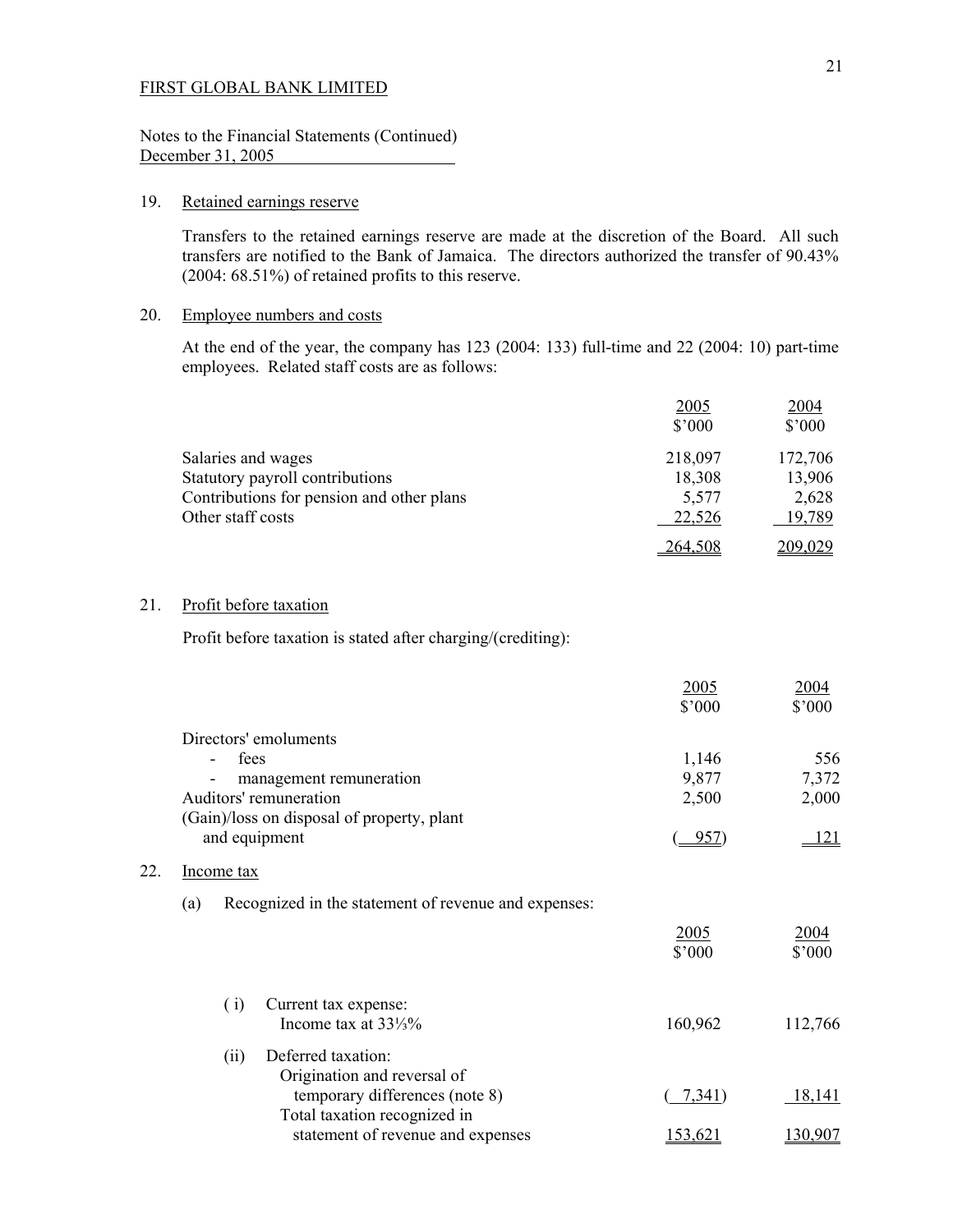Notes to the Financial Statements (Continued) December 31, 2005

### 22. Income tax (cont'd)

 (b) The effective tax rate for the company was 27.42% (2004: 21.7%) compared to a statutory rate of 33⅓% ((2004: 33⅓%). The actual tax expense differed from the expected tax expense for the year as follows:

|                                                                                                                          | 2005<br>\$'000 | 2004<br>\$'000 |
|--------------------------------------------------------------------------------------------------------------------------|----------------|----------------|
| Profit before taxation                                                                                                   | 560,417        | 601.945        |
| Computed "expected" tax expense<br>Difference between profit for financial<br>statements and tax reporting purposes on:- | 186,806        | 200,648        |
| Depreciation and capital allowances                                                                                      | 1,974          | 2,798          |
| Tax-free income                                                                                                          | 38,924)        | (53,649)       |
| <b>Others</b>                                                                                                            | 3,765          | 9,088          |
| Profit on disposal of subsidiaries                                                                                       |                | 27,978)        |
| Actual tax expense                                                                                                       |                |                |

## 23. Earnings per share

 The computation of earnings per share is based on net profit for the year of \$406,796,000 for the company (2004: \$471,038,000), divided by 627,684,764 (2004: 572,869,134) being the average number of issued and fully paid ordinary shares during the year.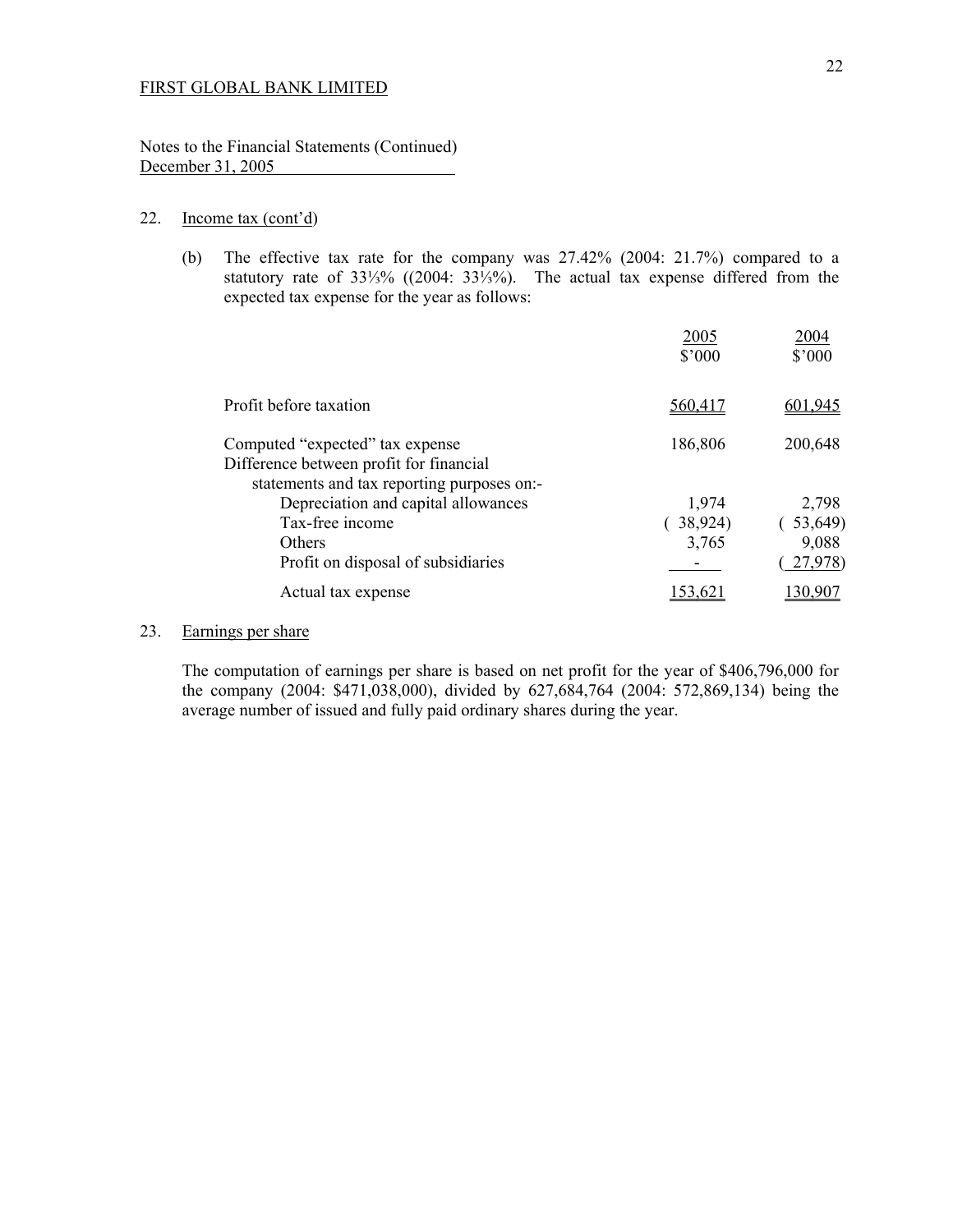## Notes to the Financial Statements (Continued) December 31, 2005

## 24. Related party balances and transactions

(a) The balance sheet includes balances, arising in the ordinary course of business, with directors, other key management personnel, parent, fellow subsidiaries, related companies as follows:

|                                              | 2005<br>\$'000 | 2004<br>\$'000 |
|----------------------------------------------|----------------|----------------|
| Loans, net of provision for probable losses: |                |                |
| Parent company                               | 9,856          | 5,989          |
| Fellow subsidiaries                          | 54,319         | 60,287         |
| Other related entities                       | 7,469          | 9,096          |
| Other assets:                                |                |                |
| Parent company                               |                | 107,259        |
| Fellow subsidiary                            | 1,787          | 29,523         |
| Deposits:                                    |                |                |
| Parent company                               | 81,583         | 53,955         |
| Fellow subsidiaries                          | 715,126        | 306,650        |
| Directors and key management personnel       | 31,422         | 6,591          |
| Other related entities                       | 286,099        | 2,280          |
| Securities sold under repurchase agreements: |                |                |
| Parent company                               | 46,514         | 32,128         |
| Fellow subsidiaries                          | 109,763        | 596,070        |
| Directors and key management personnel       | 4,021          | 11,821         |
| Other related entities                       | 263,648        | 489,900        |
| Obligations under finance leases:            |                |                |
| Fellow subsidiary                            | 1,731          | 5,651          |
| Other related entities                       | 3,137          |                |
| Other liabilities:                           |                |                |
| Parent company                               |                | 1,731          |
| Fellow subsidiaries                          | 608            | 33,205         |
| Other related entities                       |                | 7,357          |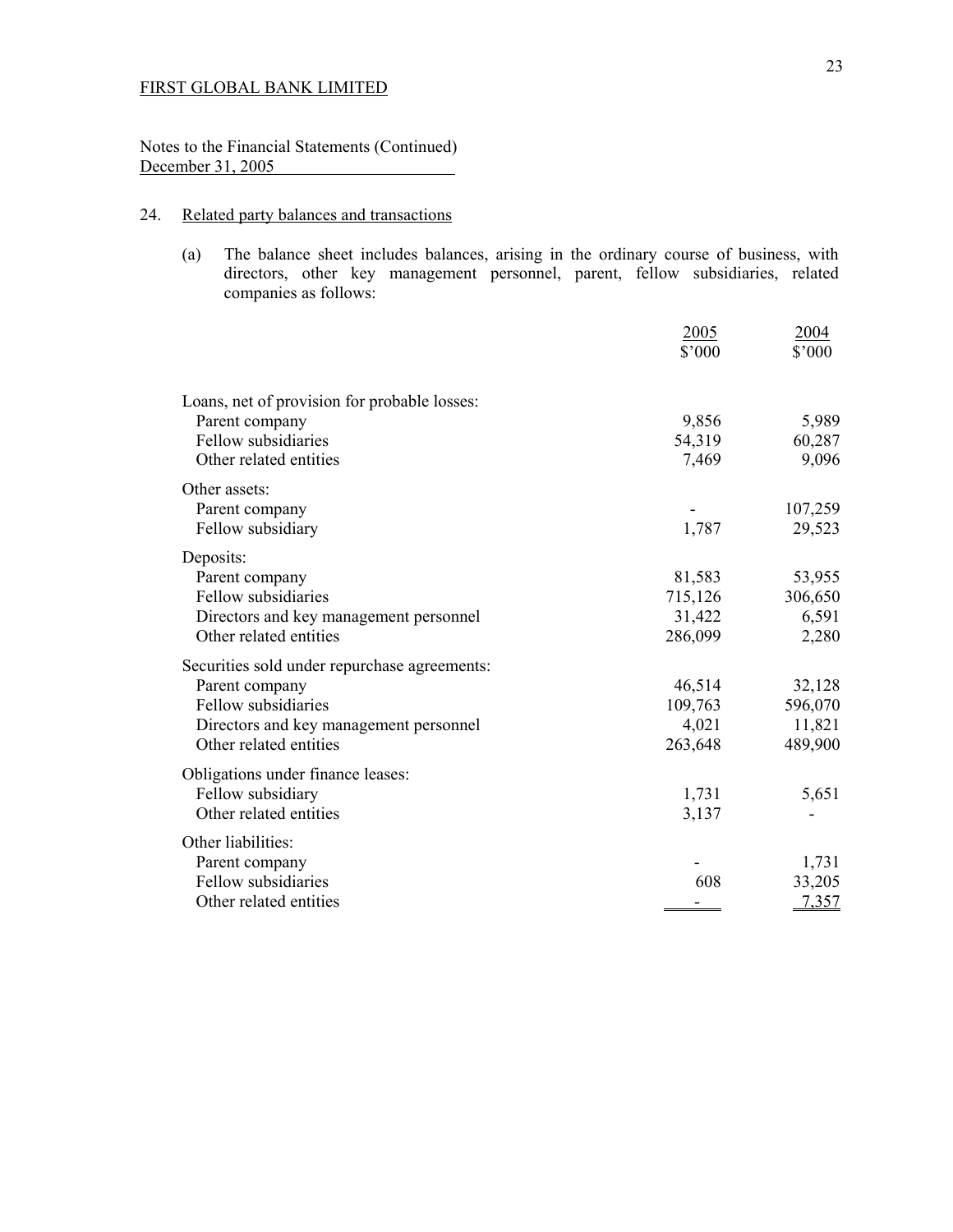Notes to the Financial Statements (Continued) December 31, 2005

## 24. Related party balances and transactions (cont'd)

 (b) The Statement of Revenue and Expenses includes income earned from, and expenses incurred in, transactions with the parent, fellow subsidiaries and related companies as follows: The transactions arose in the ordinary course of business.

|     |                                                        | 2005<br>\$'000 | 2004<br>\$'000 |
|-----|--------------------------------------------------------|----------------|----------------|
|     | Revenue:                                               |                |                |
|     | Income from reverse repos:                             |                |                |
|     | Parent company                                         |                | 13,652         |
|     | Directors and key management personnel                 |                | 6,990          |
|     | Fellow subsidiaries                                    | 3,450          | 26,739         |
|     | Income from loans:                                     |                |                |
|     | Parent company                                         |                | 1,070          |
|     | Directors and key management personnel                 | 257            | 154            |
|     | Fellow subsidiaries                                    | 9,417          | 6,990          |
|     | Other related entities                                 | 4,854          | 1,603          |
|     | Other operating income:                                |                |                |
|     | Fellow subsidiaries                                    | 5,127          | 37,040         |
|     | Expenses:                                              |                |                |
|     | Interest:                                              |                |                |
|     | Parent company                                         | 6,281          | 66,733         |
|     | Related companies                                      | 156,548        | 136,435        |
|     | Fellow subsidiaries                                    | 74,090         | 108,025        |
|     | Directors and key management personnel                 | 2,174          | 1,929          |
|     | Other operating expenses:                              |                |                |
|     | Fellow subsidiaries                                    | 15,103         | 24,519         |
|     | General administration expenses:                       |                |                |
|     | Parent company                                         | 30,610         | 22,121         |
| (c) | Compensation of key management personnel is as follows |                |                |
|     |                                                        | 2005           | 2004           |
|     | Salaries and other employee benefits                   | 40,125         | 33,009         |
|     |                                                        |                |                |

Salaries and other employee benefits are included in staff costs (see note 20).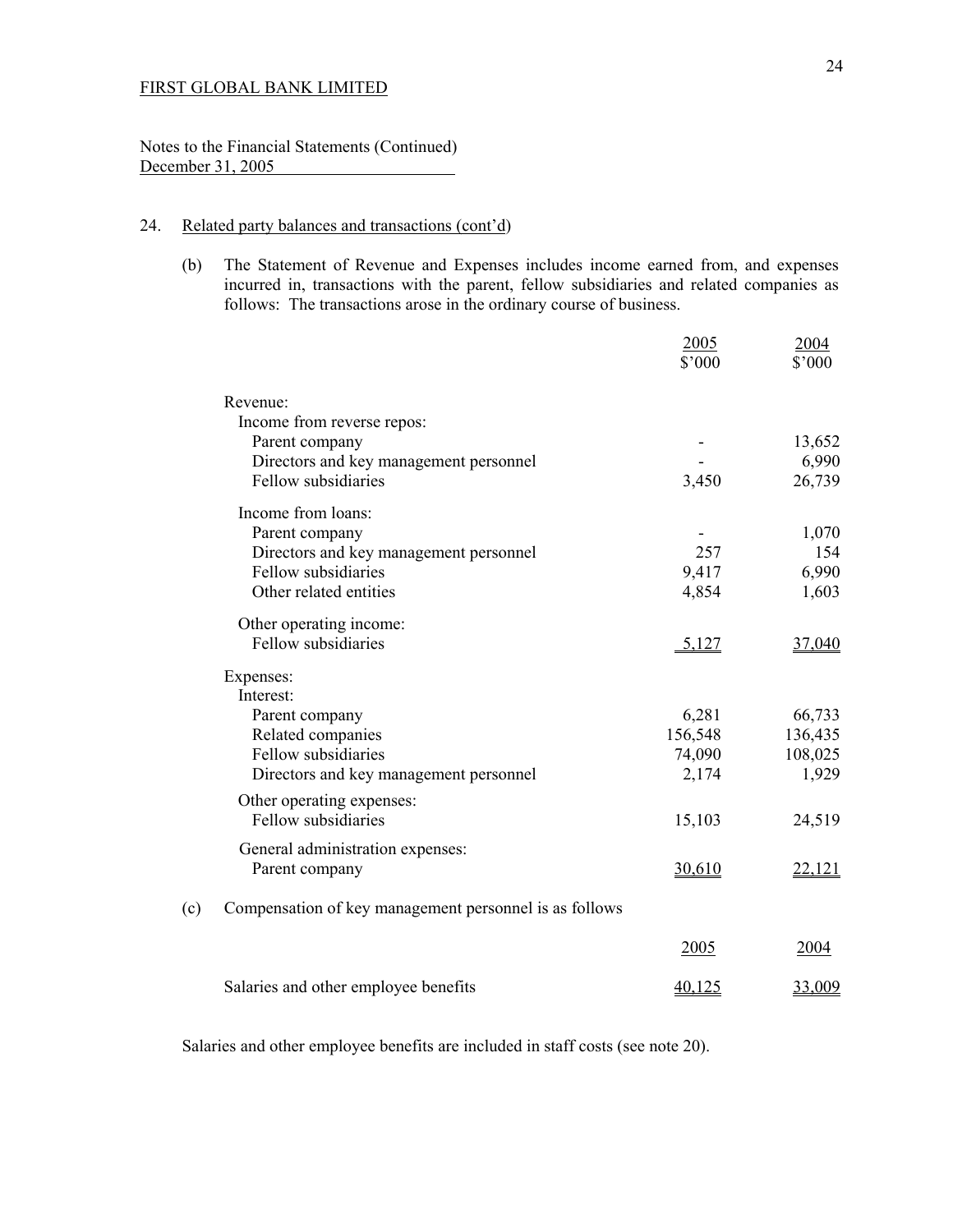Notes to the Financial Statements (Continued) December 31, 2005

#### 25. Financial instruments

 A financial instrument is any contract that gives rise to a financial asset of one enterprise and a financial liability or equity instrument of another enterprise.

(a) Fair value:

Fair value amounts represent estimates of the arm's length consideration that would be currently agreed on between knowledgeable, willing parties who are under no compulsion to act and is best evidenced by a quoted market price, if one exists. Many of the company's financial instruments lack an available trading market. Therefore, these instruments have been valued using present value or other valuation techniques and may not necessarily be indicative of the amounts realisable in an immediate settlement of the instruments.

### Determination of fair value:

The fair value of cash resources, securities purchased under resale agreements, cheques and other instruments in transit, interest receivable, other assets, customers' liability under guarantees, securities sold under repurchase agreements, other liabilities, are assumed to approximate their carrying values due to their short-term nature.

The fair value of available-for-sale investments is assumed to be equal to the estimated market values as provided in note 5. The estimated fair values of loans are assumed to be the principal receivable less any provision for losses and impairment.

The fair value of loans, obligations under finance lease, deposits payable on demand or after notice, and deposits with a variable or floating rate payable on a fixed date are assumed to be equal to their carrying values. The estimated fair values of fixed rate deposits payable within a year are assumed to approximate their carrying values, due to their short-term nature.

(b) Financial instrument risks:

Exposure to interest rate, market, foreign currency, credit, liquidity and cash flow risks arises in the ordinary course of the company's business. No derivative financial instruments are presently used to reduce exposure to financial instrument risks.

(i) Interest rate risk:

Interest rate risk is the risk that the value of a financial instrument will fluctuate due to changes in market interest rates. Position risk is the exposure of the company to the effect of price changes on the market value of its portfolio of financial instruments, both on and off balance sheet.

The company manages this risk by establishing limits for the average modified duration of its portfolio, that is, the percentage change in the price of each type of financial instrument held for a given change in interest rates.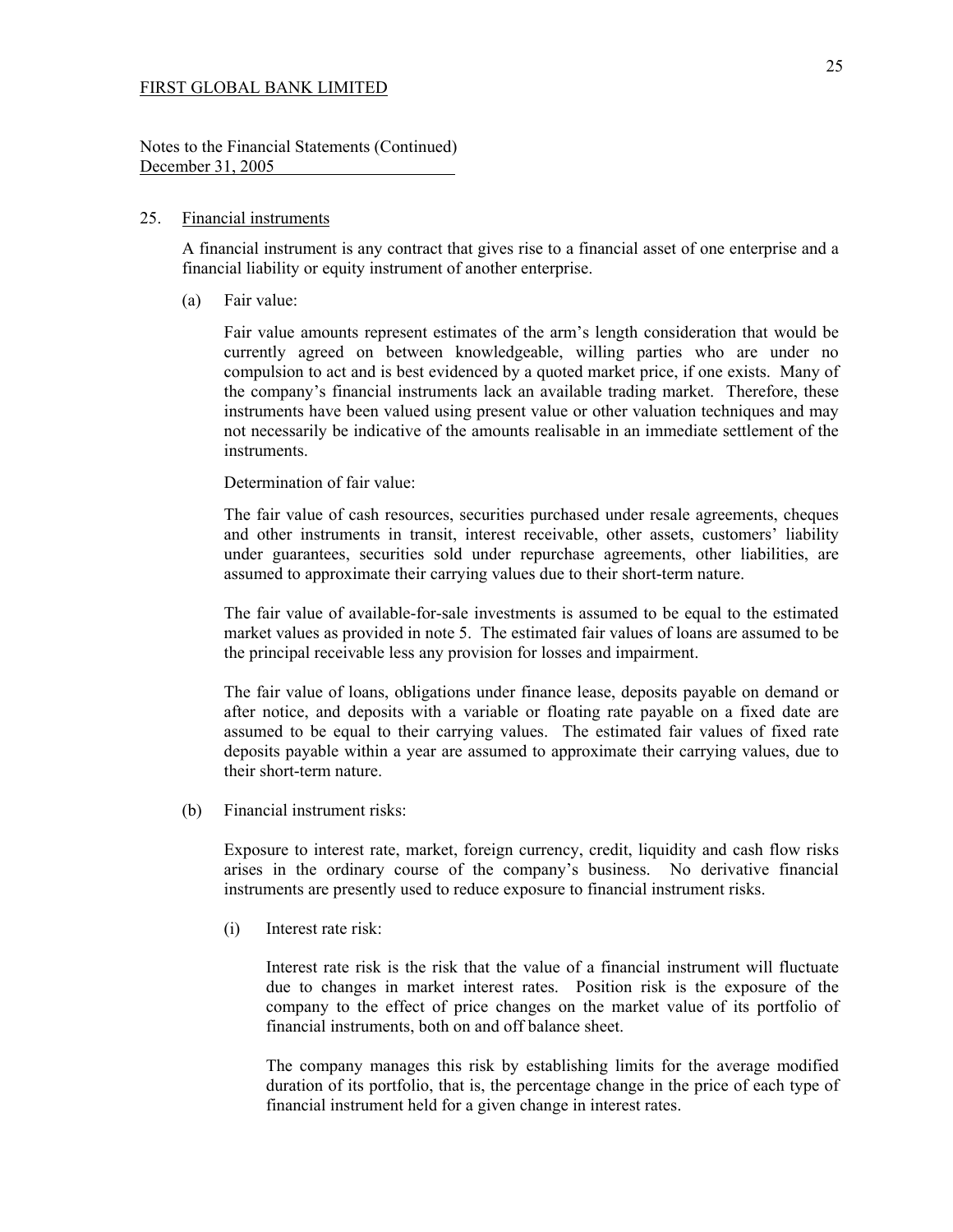Notes to the Financial Statements (Continued) December 31, 2005

## 25. Financial instruments (cont'd)

- (b) Financial instrument risks (cont'd):
	- (i) Interest rate risk (cont'd):

The following tables summarise the carrying amounts of financial assets and liabilities to arrive at the interest rate gap based on the earlier of contractual repricing and maturity dates.

|                                                                              |                                                  |                             | 2005                        |                                 |                             |
|------------------------------------------------------------------------------|--------------------------------------------------|-----------------------------|-----------------------------|---------------------------------|-----------------------------|
|                                                                              | Within<br>$\frac{3 \text{ months}}{2}$<br>\$'000 | 3 to 12<br>months<br>\$'000 | Over<br>12 months<br>\$'000 | Non-rate<br>sensitive<br>\$'000 | Total<br>\$'000             |
| Assets                                                                       |                                                  |                             |                             |                                 |                             |
| Cash resources<br>Investments                                                | 3,085,234                                        | 2,473,003                   | 6,222,256                   | 1,355,309                       | 1,355,309<br>11,780,493     |
| Loans, net of provision for<br>probable losses<br>Securities purchased under | 434,291                                          | 999,667                     | 1,546,307                   |                                 | 2,980,265                   |
| resale agreements<br>Cheques and other items                                 | 465,581                                          |                             |                             |                                 | 465,581                     |
| in transit<br>Other assets<br>Customers' liabilities under                   |                                                  |                             |                             | 182,951<br>623,517              | 182,951<br>623,517          |
| guarantees, as per contra                                                    |                                                  |                             |                             | 340,546                         | 340,546                     |
| Total financial assets                                                       | 3,985,106                                        | 3,472,670                   | 7,768,563                   | 2,502,323                       | 17,728,662                  |
| Liabilities                                                                  |                                                  |                             |                             |                                 |                             |
| Deposits<br>Due to specialized banks<br>Securities sold under                | 6,856,024                                        | 2,758,690                   | 7,241<br>68,860             |                                 | 9,621,955<br>68,860         |
| repurchase agreements<br>Obligations under finance                           | 4,128,208                                        | 788,406                     | 770                         |                                 | 4,917,384                   |
| lease<br>Other liabilities<br>Guarantees, per contra                         | 1,311                                            | 1,448                       | 2,109<br>$\overline{a}$     | 352,718<br>340,546              | 4,868<br>352,718<br>340,546 |
| Total financial liabilities                                                  | 10,985,543                                       | 3,548,544                   | 78,980                      | 693,264                         | 15,306,331                  |
| Total interest rate<br>sensitivity gap                                       | (7,000,437)                                      | 75,874)                     | 7,689,583                   | 1,809,059                       | 2,422,331                   |
| Cumulative gap                                                               | (7,000,437)                                      | (7,076,311)                 | 613,272                     | 2,422,331                       |                             |
|                                                                              |                                                  |                             | 2004                        |                                 |                             |
|                                                                              | Within<br>3 months<br>\$'000                     | 3 to 12<br>months<br>\$'000 | Over<br>12 months<br>\$'000 | Non-rate<br>sensitive<br>\$'000 | Total<br>\$'000             |
| Total interest rate<br>sensitivity gap<br>Cumulative gap                     | 8,494,980)<br>8,494,980)                         | 1,395,860<br>(7,099,120)    | 7,998,141<br>899,021        | 1,077,453<br>1,976,474          | 1,976,474                   |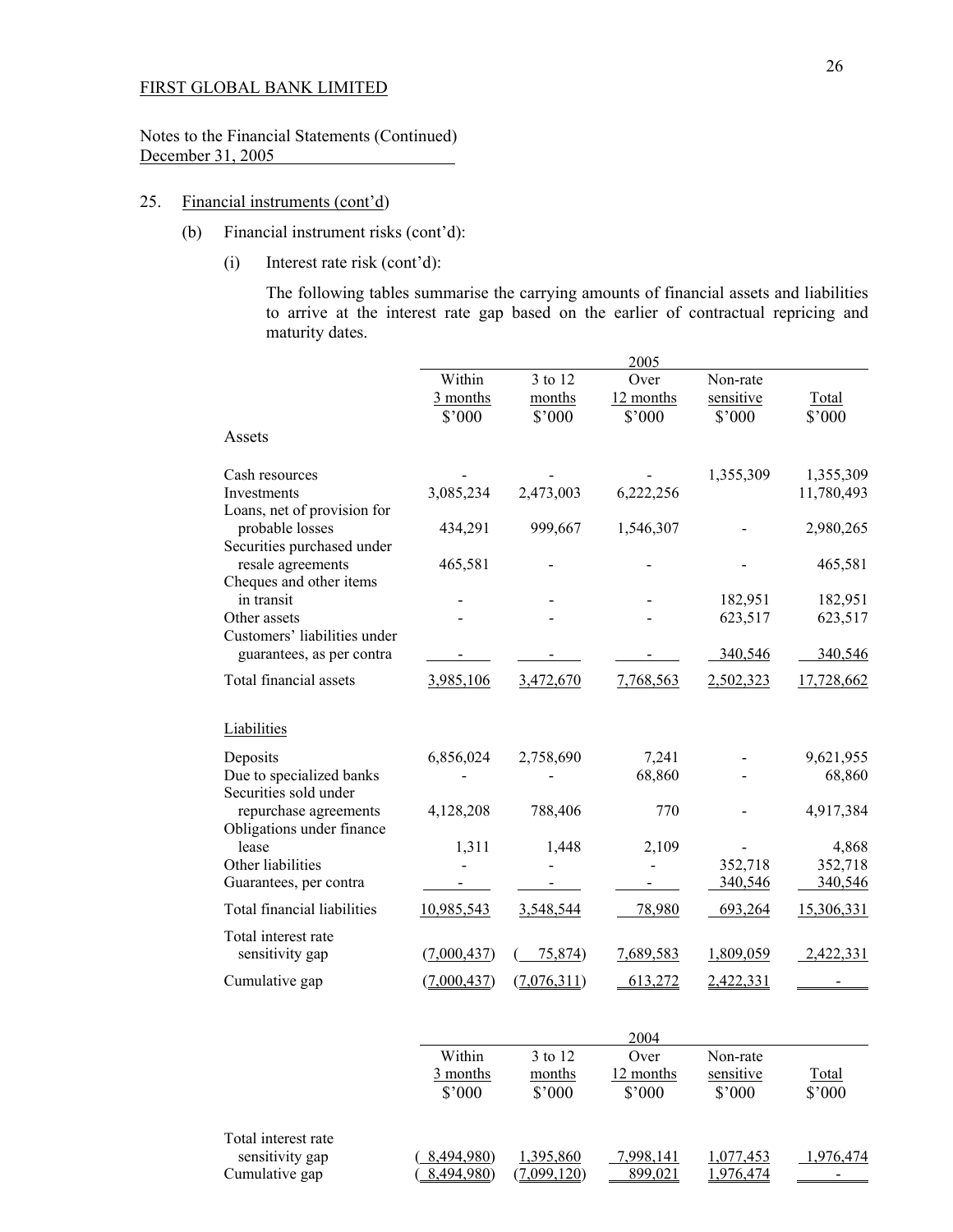Notes to the Financial Statements (Continued) December 31, 2005

## 25. Financial instruments (cont'd)

- (b) Financial instrument risks (cont'd):
	- (i) Interest rate risk (cont'd):

Average effective yields by the earlier of contractual repricing and maturity dates:

|                                                 | 2005                         |                               |                             |                 |
|-------------------------------------------------|------------------------------|-------------------------------|-----------------------------|-----------------|
|                                                 | Within<br>3 months<br>$(\%)$ | $3$ to<br>12 months<br>$(\%)$ | Over<br>12 months<br>$(\%)$ | Total<br>$(\%)$ |
| Investments                                     | 15.27                        | 14.41                         | 10.70                       | 12.68           |
| Loans, net of provision for<br>probable losses  | 24.10                        | 10.94                         | 14.63                       | 16.44           |
| Securities purchased under resale<br>agreements | 5.47                         |                               |                             | 5.47            |
| Deposits                                        | 7.43                         | 7.42                          | 7.90                        | 6.17            |
| Due to specialized banks                        |                              |                               | 10.00                       | 10.00           |
| Securities sold under repurchase                |                              |                               |                             |                 |
| agreements                                      | 10.13                        | 10.60                         | 12.75                       | 10.19           |
| Obligations under finance leases                | 26.00                        | <u>25.00</u>                  | 20.00                       | 23.81           |

|                                                | 2004                         |                               |                             |                 |
|------------------------------------------------|------------------------------|-------------------------------|-----------------------------|-----------------|
|                                                | Within<br>3 months<br>$(\%)$ | $3$ to<br>12 months<br>$(\%)$ | Over<br>12 months<br>$(\%)$ | Total<br>$(\%)$ |
| Investments                                    | 16.98                        | 14.06                         | 13.06                       | 14.05           |
| Loans, net of provision for<br>probable losses | 28.96                        | 15.07                         | 15.10                       | 18.12           |
| Securities purchased under resale              |                              |                               |                             |                 |
| agreements                                     | 6.52                         | 6.41                          | 22.13                       | 7.76            |
| Deposits                                       | 5.29                         | 8.42                          | 13.80                       | 5.76            |
| Due to specialized banks                       | -                            |                               | 10.00                       | 10.00           |
| Securities sold under repurchase               |                              |                               |                             |                 |
| agreements                                     | 14.46                        | 15.81                         |                             | 14.61           |
| Obligations under finance leases               |                              |                               | 25.13                       | 25.13           |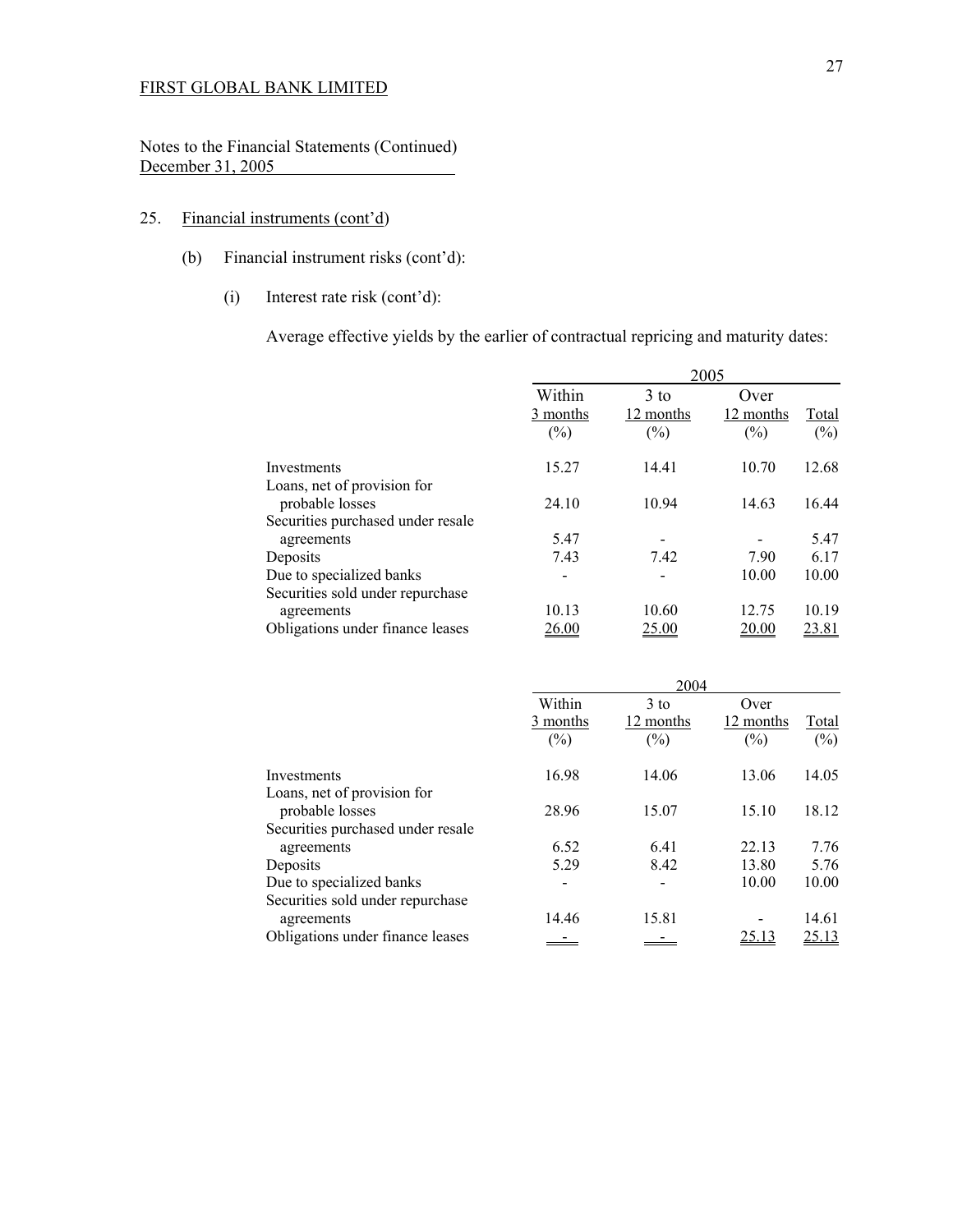Notes to the Financial Statements (Continued) December 31, 2005

#### 25. Financial instruments (cont'd)

- (b) Financial instrument risks (cont'd):
	- (ii) Market risk:

Market risk is the risk that the value of a financial instrument will fluctuate as a result of changes in market prices whether those changes are caused by factors specific to the individual security or its issuer or factors affecting all securities traded in the market. The company manages this risk by applying the relevant hedging techniques and maintaining the appropriate gapping strategy. Management has also established limits for specific financial instruments with regard to liquidity and tenure. The investment portfolio presently consists mainly of Government of Jamaica instruments denominated in both US and Jamaican dollars, which are all tradable. The loans are adequately secured. At the balance sheet date, financial instruments subject to this risk amounted to \$12,241,054,000 (2004: \$11,691,413,000).

(iii) Foreign currency risk:

 Foreign currency risk is the risk that the value of a financial instrument will fluctuate due to changes in foreign exchange rates.

 The company incurs foreign currency risk on transactions that are denominated in a currency other than the Jamaican dollar, mainly the US dollar. The company is exposed to significant foreign currency risk. Management ensures that the net exposure is kept to an acceptable level by monitoring, on a daily basis, all currency positions and ensuring adherence to predetermined limits. The company further manages this risk by maximising foreign currency earnings and holding foreign currency balances.

 At the balance sheet date, the company has net foreign currency assets/(liabilities) as follows:

|                       | 2005    | 2004       |
|-----------------------|---------|------------|
|                       | 000     | 000        |
| Currency              |         |            |
| United States dollars | (3,749) | 5,814      |
| Canadian dollars      | 145)    | 416        |
| Pounds sterling       | 554     | 445        |
| Euro                  | 441     | <u>444</u> |
|                       |         |            |

(iv) Credit risk:

 Credit risk is the risk that one party to a financial instrument will fail to discharge an obligation resulting in loss to the other party.

 The company has significant concentrations of credit risk in investments, loans and securities purchased under resale agreement. The company manages this risk by screening its customers, establishing credit limits, obtaining collateral for loans and reverse repos, and the rigorous follow-up of receivables; ensuring investments and securities purchased under resale agreements are low-risk or, are held with sound financial institutions or related companies. At the balance sheet date, there were no other significant concentrations of credit risk and the maximum exposure to credit risk is represented by the carrying balance of each financial asset.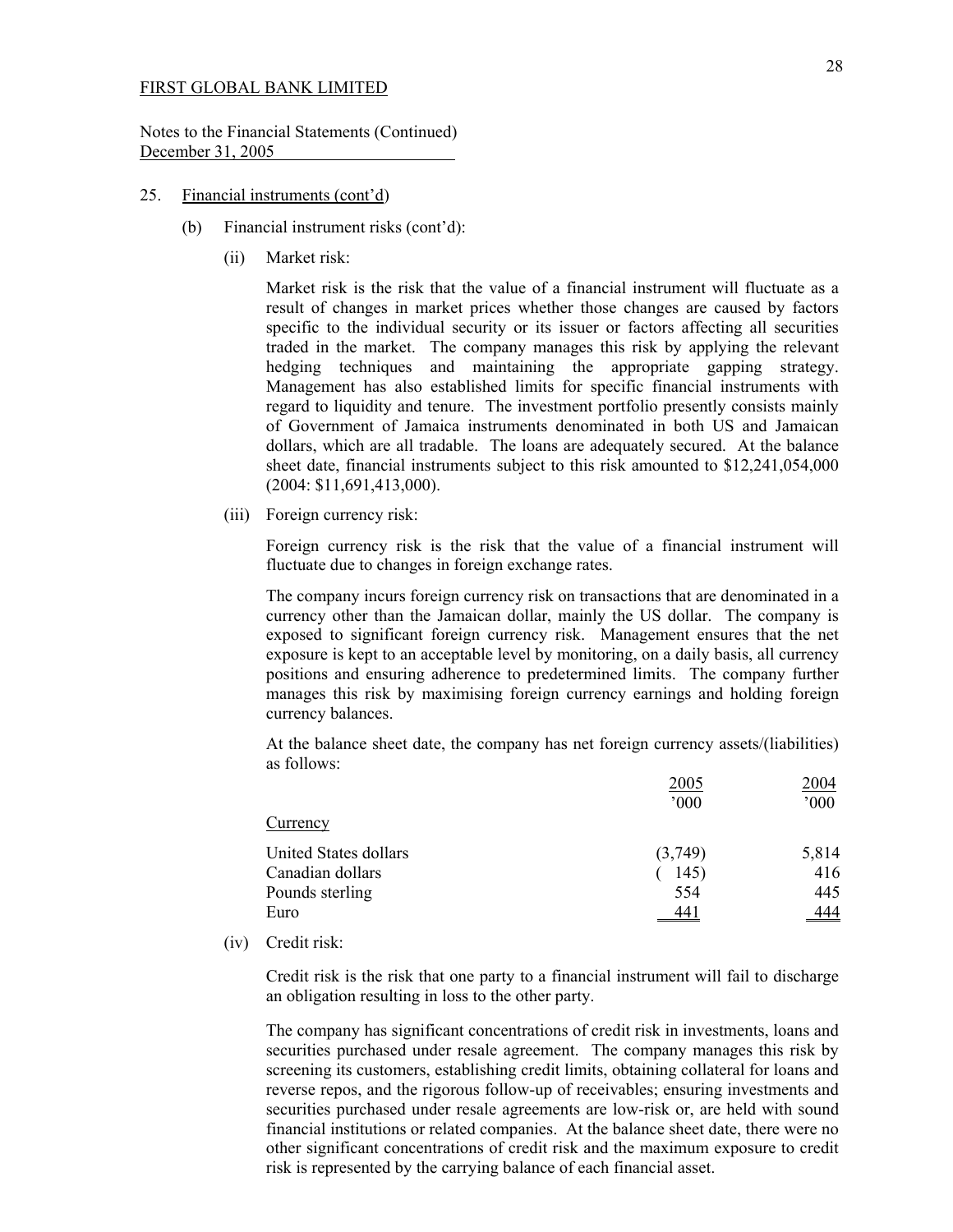Notes to the Financial Statements (Continued) December 31, 2005

#### 25. Financial instruments (cont'd)

(b) Financial instrument risks (cont'd):

 The following table summarises the credit exposure to individuals and businesses by sector:

|                               |           | 2005        |           |
|-------------------------------|-----------|-------------|-----------|
|                               |           | Guarantees  |           |
|                               |           | and letters |           |
|                               | Loans     | of credit   | Total     |
|                               | \$'000    | \$'000      | \$'000    |
| Public sector                 | 1,406,598 |             | 1,406,598 |
| Professional & other services | 1,031,990 | 189,489     | 1,221,479 |
| Individuals                   | 442,228   | 74,809      | 517,037   |
| Agriculture                   | 6,699     |             | 6,699     |
| Manufacturing                 | 41,539    |             | 41,539    |
| Transportation                | 13,177    | 6,248       | 19,425    |
| Distribution                  | 32,731    |             | 32,731    |
| Tourism                       | 5,303     | 70,000      | 75,303    |
|                               | 2,980,265 | 340,546     | 3,320,811 |
|                               |           | 2004        |           |
|                               |           | Guarantees  |           |
|                               |           | and letters |           |
|                               | Loans     | of credit   | Total     |
|                               | \$'000    | \$'000      | \$'000    |
| Public sector                 | 1,100,134 |             | 1,100,134 |
| Professional & other services | 847,787   | 238,767     | 1,086,554 |
| Individuals                   | 300,043   | 31,368      | 331,411   |
| Agriculture                   | 9,669     |             | 9,669     |
| Manufacturing                 | 49,886    |             | 49,886    |
| Transportation                | 17,317    | 23,126      | 40,443    |
| Distribution                  | 23,936    |             | 23,936    |
| Tourism                       | 7,993     | 10,000      | 17,993    |
|                               | 2,356,765 | 303,261     | 2,660,026 |

### (v) Liquidity risk:

Liquidity risk, also referred to as funding risk, is the risk that the company will encounter difficulty in raising funds to meet commitments associated with financial instruments. Liquidity risk may result from an inability to sell a financial asset quickly at, or close to, its fair value. Prudent liquidity risk management implies maintaining sufficient cash and marketable securities, and the availability of funding through an adequate amount of committed credit facilities. Due to the nature of the underlying business, the management of the company aims at maintaining flexibility in funding by having adequate credit facilities and marketable financial instruments. The company has in place the appropriate limits with regard to liquid instruments and total assets and continues to apply the appropriate gapping strategy to ensure there is adequate cash resources to meet maturing and call instruments.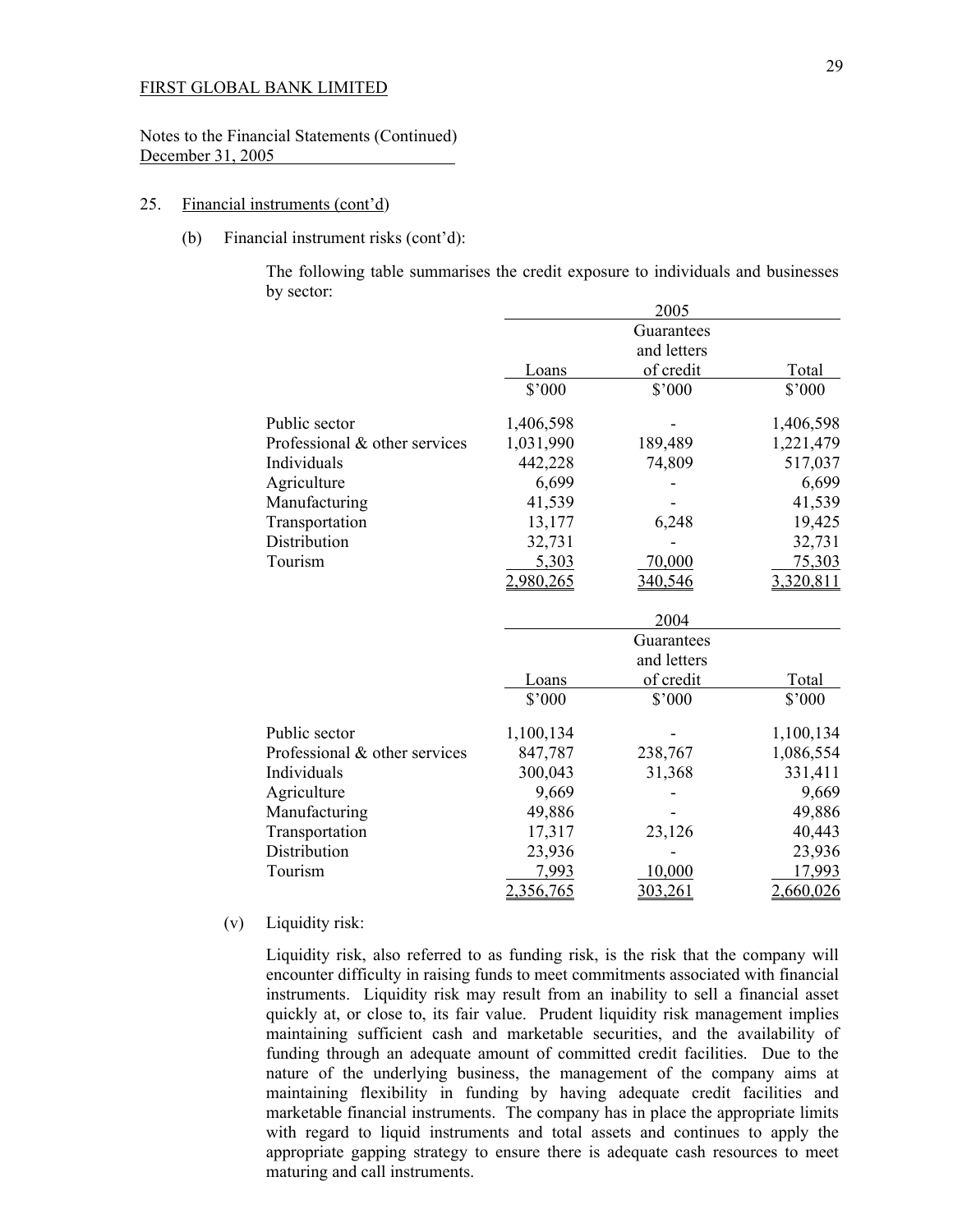Notes to the Financial Statements (Continued) December 31, 2005

### 25. Financial instruments (cont'd)

- (b) Financial instrument risks (cont'd):  $\overline{a}$ 
	- (vi) Cash flow risk:

 Cash flow risk is the risk that future cash flows associated with a monetary financial instrument will fluctuate in amount.

 The company manages this risk by ensuring, as far as possible, that cash flows from financial assets and liabilities are matched to mitigate any significant adverse cash flows.

## 26. Litigation

 The company has been sued by two of its customers who have alleged that they are not indebted to the company and have sought declarations to that effect. The suit claims unquantified damages for fraud and breach of contract. The company has filed a defence to the claim, denied the allegations and counter claimed for the debt owing. A trial date has not yet been set.

 The company's lawyers are unable to provide a meaningful opinion as to the outcome of the suit, as it will depend on oral evidence given at the trial, and the judge's opinion as to the truth of that evidence.

No provision has been made in the financial statements in this regard.

## 27. **Accounting estimates and judgements**

 Judgements made by management in the application of IFRS that have significant effect on the financial statements and estimates with a significant risk of material adjustment in the next financial year are discussed below:

(a) Pension and other post-retirement benefits

 The amounts recognised in the balance sheet and income statement for pension and other post-retirement benefits are determined actuarially using several assumptions. The primary assumptions used in determining the amounts recognised include expected longterm return on plan assets, the discount rate used to determine the present value of estimated future cash flows required to settle the pension and other post-retirement obligations and the expected rate of increase in medical costs for post-retirement medical benefits.

 The expected return on plan assets is assumed considering the long-term historical returns, asset allocation and future estimates of long-term investment returns. The discount rate is determined based on the estimated yield on long-term government securities that have maturity dates approximating the terms of the company's obligation; in the absence of such instruments in Jamaica, it has been necessary to estimate the rate by extrapolating from the longest-tenor security on the market. The estimate of expected rate of increase in medical costs is determined based on inflationary factors. Any changes in these assumptions will impact the amounts recorded in the financial statements for these obligations.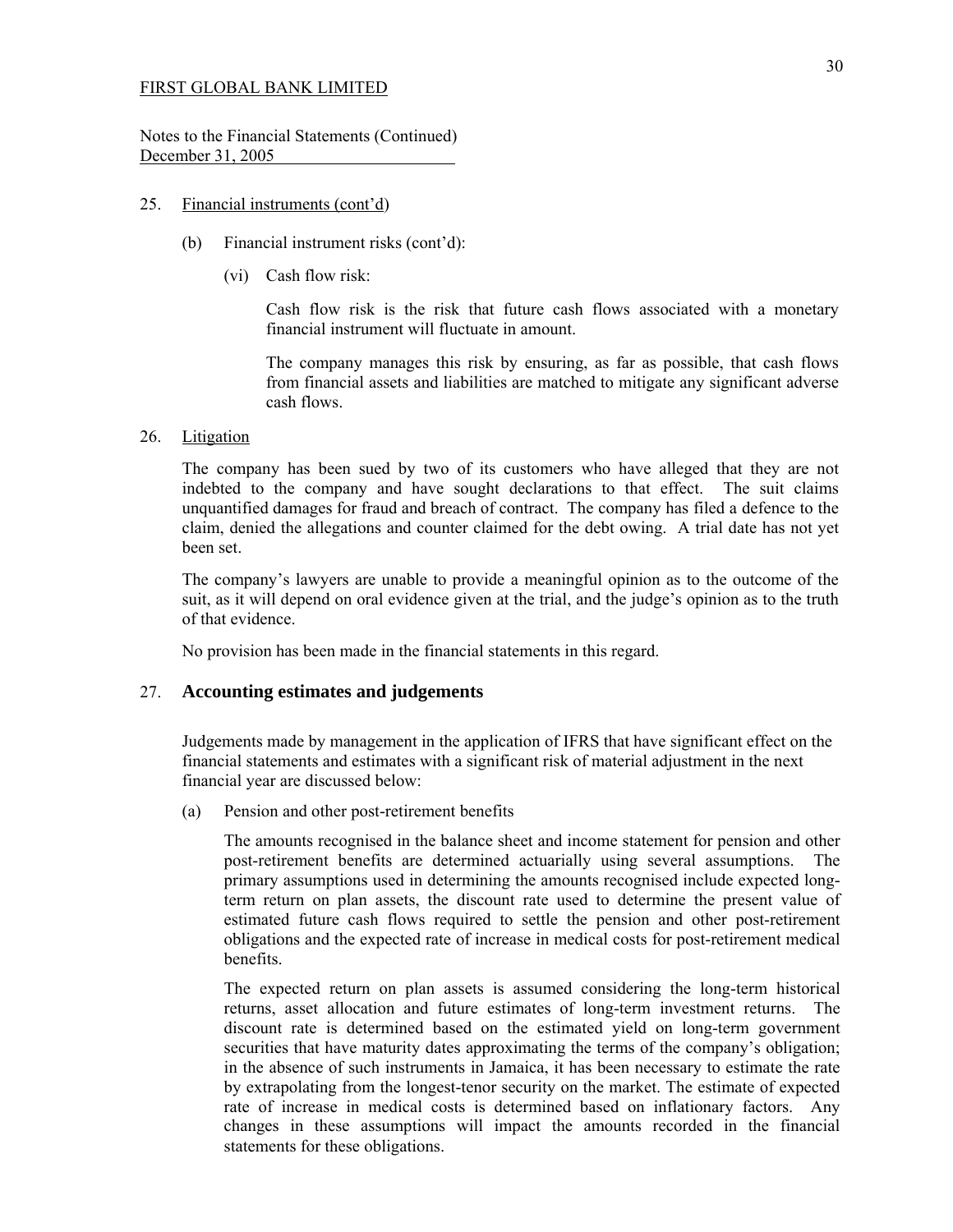Notes to the Financial Statements (Continued) December 31, 2005

#### 27. Accounting estimates and judgements (cont'd)

(b) Allowance for loan losses

 In determining amounts recorded for impairment of loan losses in the financial statements, management makes judgements regarding indicators of impairment, that is, whether there are indicators that suggest there may be a measurable decrease in the estimated future cash flows from loans, for example, repayment default and adverse economic conditions. Management also makes estimates of the likely estimated future cash flows from impaired loans as well as the timing of such cash flows. Historical loss experience is applied where indicators of impairment are not observable on individual significant loans and loans portfolio with similar characteristics, such as credit risks.

 It is reasonably possible, based on existing knowledge, that outcomes within the next financial year that are different from these assumptions could require a material adjustment to the carrying amount reflected in the financial statements.

## 28. Adoption of new and revised IFRS

At the date of approval of the financial statements for issue, certain new and revised standards and interpretations were in issue but were not effective until after balance sheet date. Those which are considered relevant to the company and their effective dates are as follows:

| 1FRS 7                     | Financial Instruments: Disclosure                     | January 1, 2007 |
|----------------------------|-------------------------------------------------------|-----------------|
| <b>IFRIC4</b>              | Determining whether an Arrangement Contains a Lease   | January 1, 2006 |
| <b>IAS 19</b><br>Amendment | Actuarial Gains & Losses, Group Plans and Disclosures | January 1, 2006 |
| <b>IAS 39</b><br>Amendment | The Fair Value Option                                 | January 1, 2006 |
| <b>IAS 39</b><br>Amendment | <b>Financial Guarantee Contracts</b>                  | January 1, 2006 |
| <b>IFRIC 9</b>             | <b>Reassessment of Embedded Derivatives</b>           | June 1, 2006    |

The adoption of IFRS 7 and the IAS 19 Amendment is expected to result in additional disclosures for financial instruments and the defined benefit scheme. Except for these additional disclosures, the adoption of these standards and interpretations are not expected to have a material impact on the financial statements.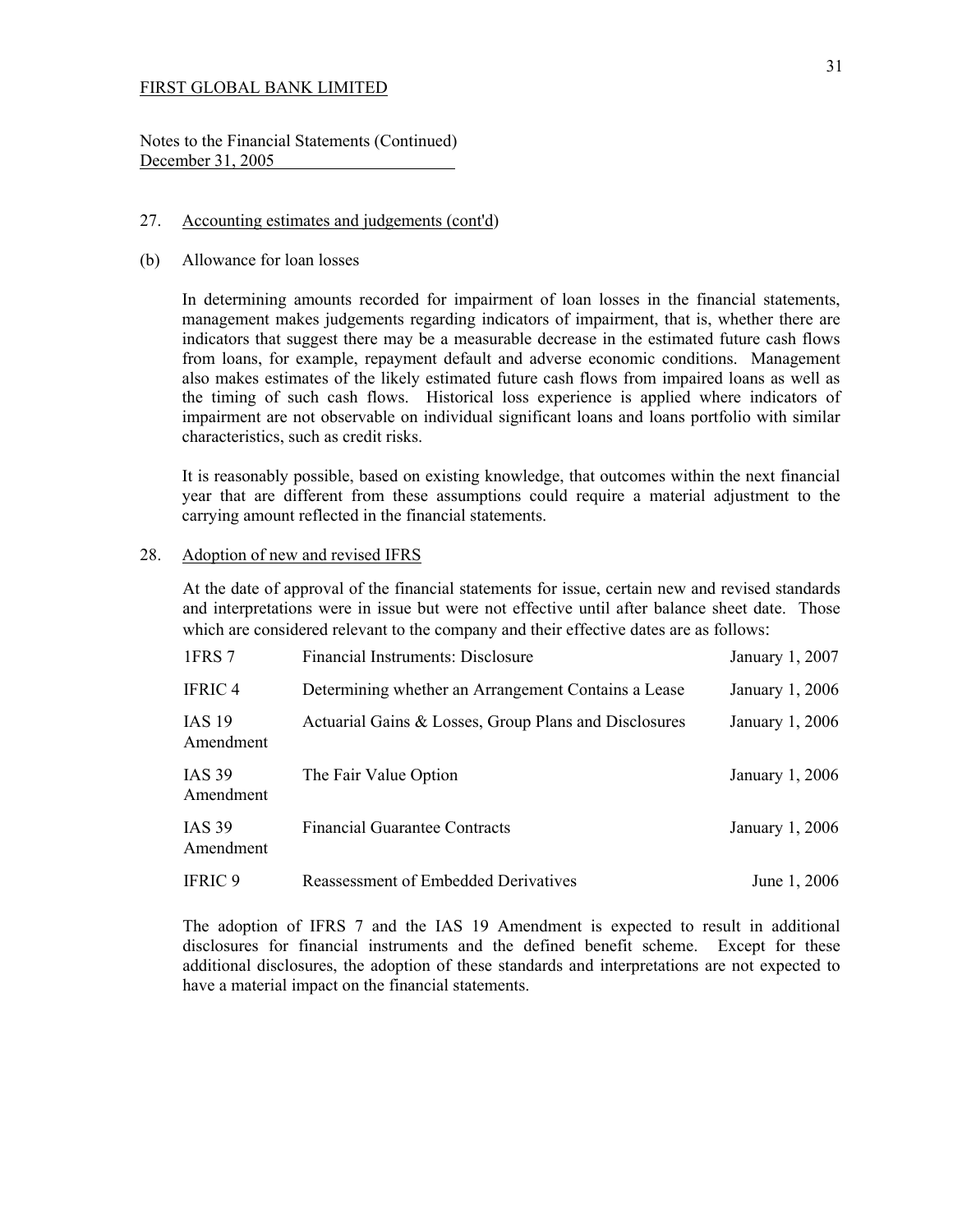## SUPPLEMENTARY INFORMATION TO THE **FINANCIAL STATEMENTS**

## YEAR ENDED DECEMBER 31, 2005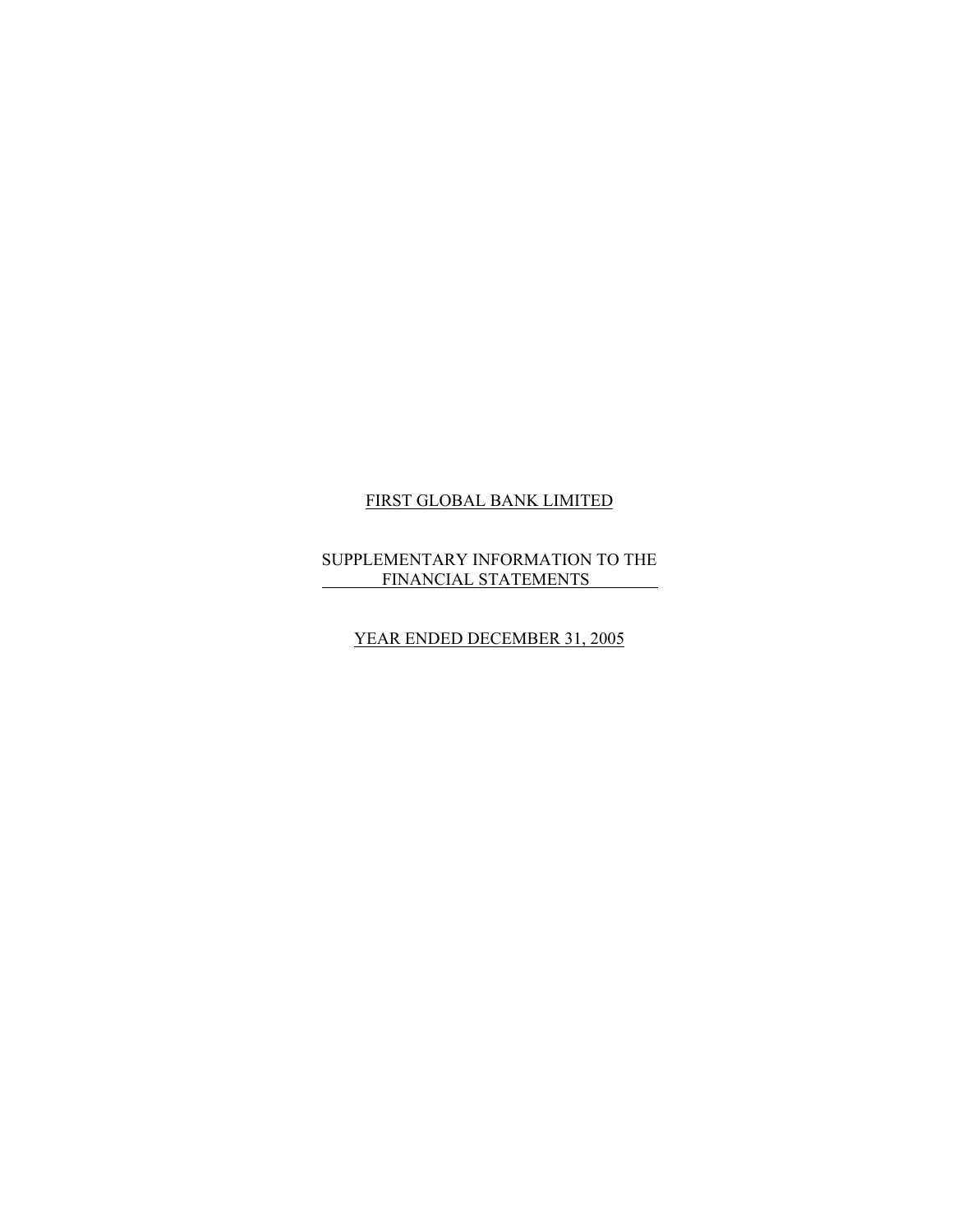## **Operating Expenses** Year ended December 31, 2005

|                                               | 2005<br>\$'000 | 2004<br>$$^{\circ}000$ |
|-----------------------------------------------|----------------|------------------------|
| Interest income from:                         |                |                        |
| Loans                                         | 444,230        | 367,381                |
| Deposits                                      | 55,479         | 45,099                 |
| Securities                                    | 1,386,943      | 1,629,530              |
|                                               | 1,886,652      | 2,042,010              |
| Interest expense on:                          |                |                        |
| Deposits                                      | 562,572)       | 243,571)               |
| Other                                         | 591,265        | (1,075,258)            |
|                                               | (1, 153, 837)  | (1,318,829)            |
| Net interest income                           | 732,815        | 723,181                |
| Provision for loan losses, net                | 50,956         | 30,949)                |
|                                               | 681,859        | 692,232                |
| Other income:                                 |                |                        |
| Fees and commissions                          | 89,193         | 73,982                 |
| Foreign exchange gains                        | 36,843         | 42,287                 |
| Gain on securities traded                     | 192,966        | 95,128                 |
| Gain on disposal of subsidiary<br>Other       | 53,107         | 83,935<br>51,023       |
|                                               |                |                        |
|                                               | 372,109        | 346,355                |
| Net revenue                                   | 1,053,968      | 1,038,587              |
| Operating expenses:                           |                |                        |
| Employees compensation and benefits (page II) | 264,508)       | 209,029)               |
| Depreciation                                  | 21,887)        | 16,987)                |
| Other operating expenses (page II)            | 165,450)       | 164, 164)<br>46,462)   |
| General administration expenses (page III)    | 41,706         |                        |
|                                               | 493,551)       | 436,642)               |
| Profit before taxation                        | 560,417        | 601,945                |
| Taxation                                      | (153,621)      | 130,907)               |
| Net profit for the year                       | 406,796        | 471,038                |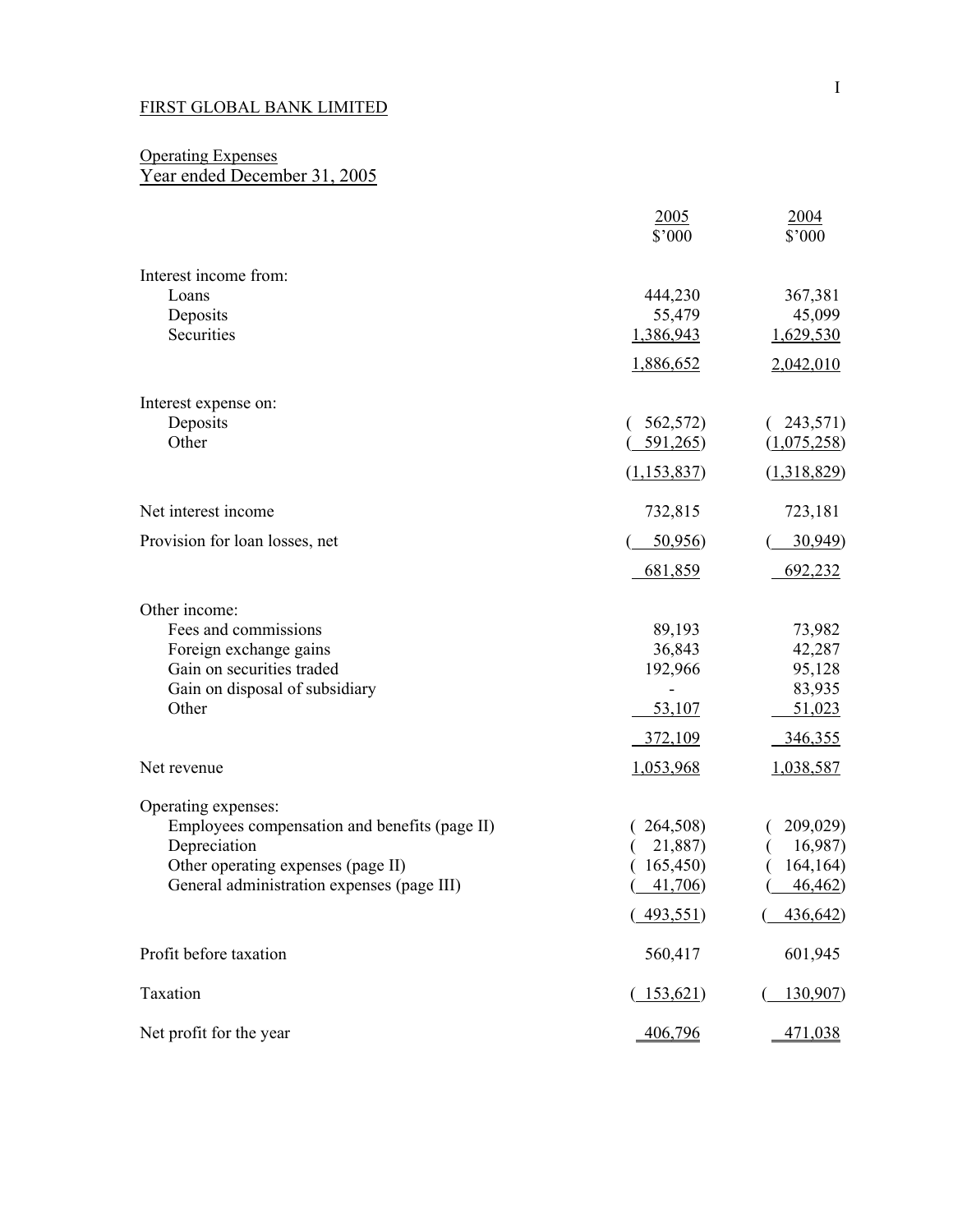## Operating Expenses Year ended December 31, 2005

|                                                               | 2005          | 2004         |
|---------------------------------------------------------------|---------------|--------------|
|                                                               | \$'000        | \$'000       |
| <b>Employee compensation and benefits</b>                     |               |              |
| Commissions                                                   | 49            | 2,332        |
| Employer's Education tax                                      | 5,363         | 4,064        |
| <b>Employer's NHT contributions</b>                           | 5,724         | 4,288        |
| Employer's NIS contributions                                  | 1,569         | 1,201        |
| Employer's pension, gratuity, health and group life insurance | 7,859         | 3,570        |
| Employer's HEART contributions                                | 5,653         | 4,353        |
| Incentive payments                                            | 29,941        | 31,196       |
| Lunch subsidy                                                 | 942           | 2,048        |
| Staff emoluments                                              | 188,156       | 141,510      |
| <b>Staff Welfare</b>                                          | 8,819         | 3,966        |
| Training                                                      | 6,785         | 5,337        |
| Travelling and subsistence                                    | 1,576         | 2,834        |
| Uniforms                                                      | 2,072         | 2,330        |
|                                                               | 264,508       | 209,029      |
| Other operating expenses                                      |               |              |
| Advertising and promotion                                     | 19,482        | 24,491       |
| Audit, legal and other professional fees                      | 13,249        | 28,930       |
| ATM Sponsorship fees                                          | 3,649         | 3,557        |
| Bank charges                                                  | 17,972        | 14,053       |
| Cash shortage                                                 | 337           | 392          |
| Computer service and Internet costs                           | 6,618         | 1,804        |
| Directors' expenses                                           |               | 317          |
| Directors' fees                                               | 1,146         | 556          |
| Donations                                                     | 1,783         | 1,330        |
| Entertainment                                                 | 836           | 738          |
| Head Office Charges                                           | 22,128        | 17,960       |
| Management fees – parent company<br>Membership fees           | 10,000<br>161 | 3,900<br>129 |
| Finance lease                                                 | 1,485         | 2,199        |
| GCT on expenses                                               | 19,536        | 18,416       |
| Insurance                                                     | 9,143         | 9,142        |
| Miscellaneous                                                 | 1,145         | 1,291        |
| Motor vehicle expenses                                        | 919           | 1,942        |
| Repairs and maintenance                                       | 9,630         | 6,085        |
| Security services                                             | 3,821         | 3,851        |
| Stamp & custom duty                                           | 115           | 2,385        |
| Subscriptions                                                 | 2,843         | 3,159        |
| Telephone and telex                                           | 10,730        | 10,527       |
| Credit card processing fees                                   | 1,488         |              |
| Rate taxes & licences                                         | 7,234         | 7,010        |
|                                                               | 165,450       | 164,164      |